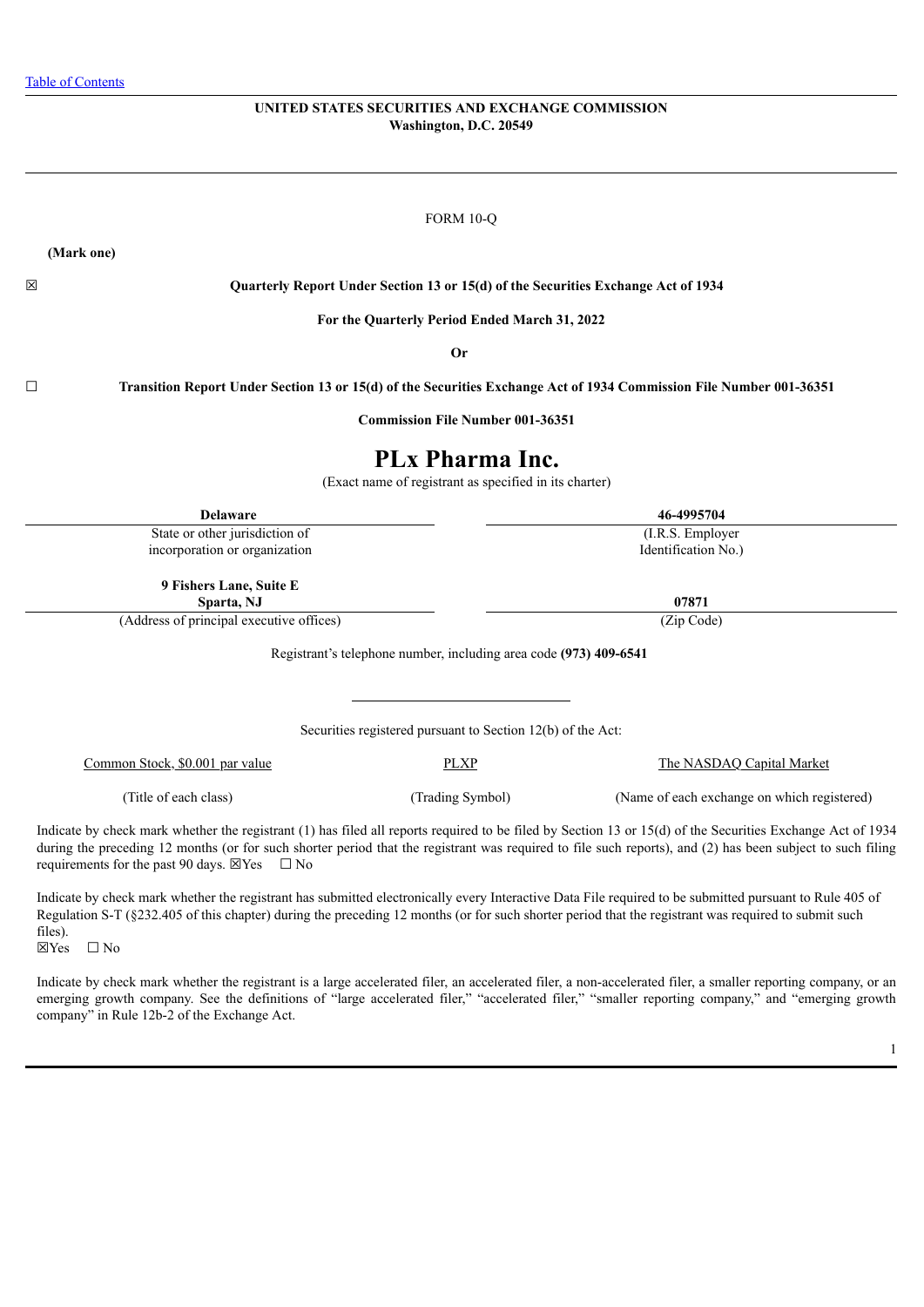Table of [Contents](#page-2-0)

Large accelerated filer □ Accelerated filer □ Accelerated filer □

Emerging growth company  $\Box$ 

If an emerging growth company, indicate by check mark if the registrant has elected not to use the extended transition period for complying with any new or revised financial accounting standards provided pursuant to Section 13(a) of the Exchange Act.  $\Box$ 

Indicate by check mark whether the registrant is a shell company (as defined in Rule 12b-2 of the Exchange Act).  $\Box$  Yes  $\boxtimes$  No

As of May 10, 2022, there were 27,539,229 shares of common stock, \$0.001 par value, issued and outstanding.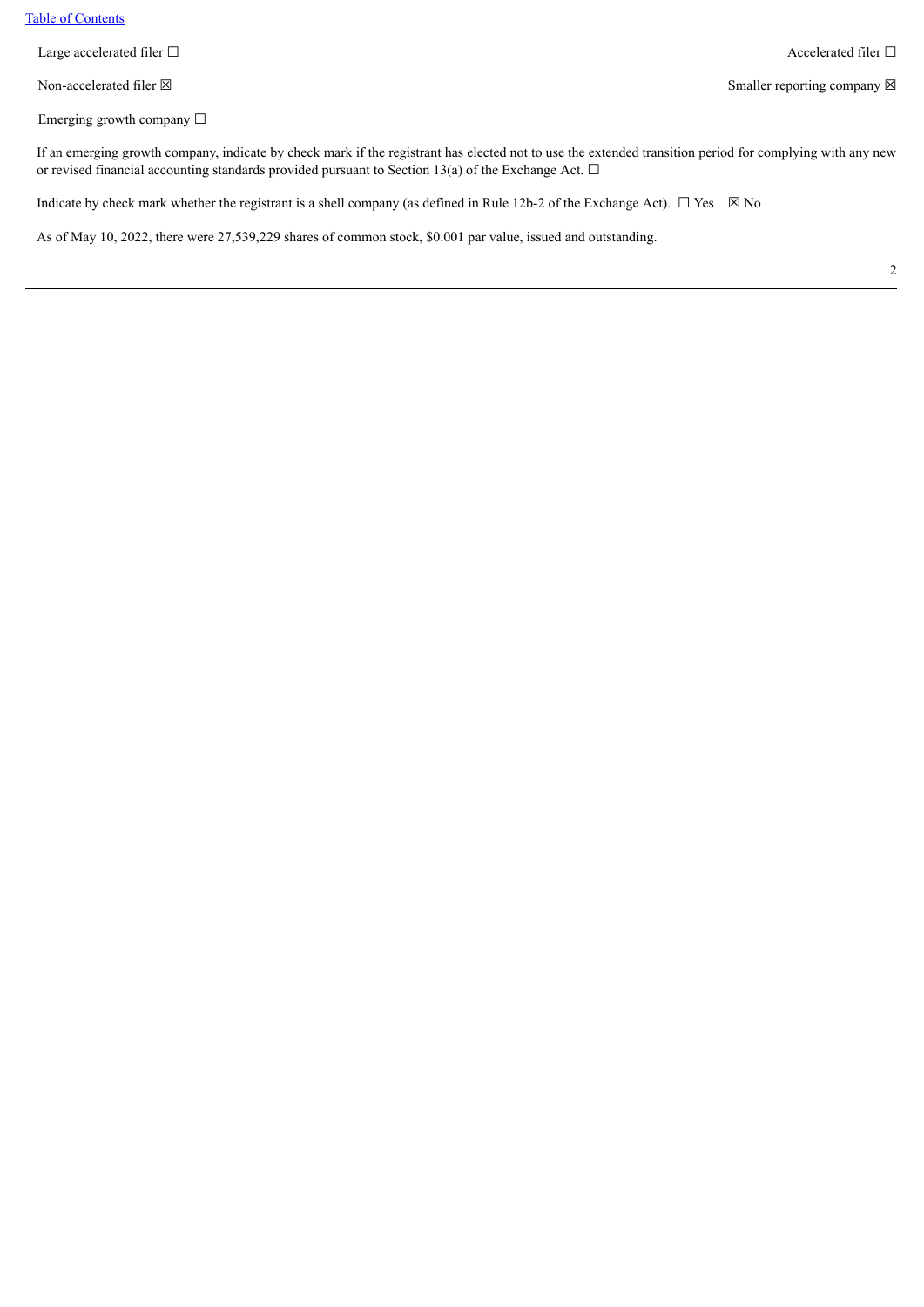# **PLx Pharma Inc.**

## Table of Contents

<span id="page-2-0"></span>

|           |                                                                                                                                                                                    | Page<br>#      |
|-----------|------------------------------------------------------------------------------------------------------------------------------------------------------------------------------------|----------------|
| PART I-   | <b>FINANCIAL INFORMATION</b>                                                                                                                                                       | 6              |
| Item 1.   | <b>Consolidated Financial Statements (unaudited)</b>                                                                                                                               | 6              |
|           | Consolidated Balance Sheets as of March 31, 2022 and December 31, 2021 (unaudited)                                                                                                 | 6              |
|           | Consolidated Statements of Operations for the Three Months Ended March 31, 2022 and 2021 (unaudited)                                                                               | $\overline{7}$ |
|           | Consolidated Statements of Changes in Series A and Series B Convertible Preferred Stock and Stockholders' Equity for the<br>Three Months Ended March 31, 2022 and 2021 (unaudited) | 8              |
|           | Consolidated Statements of Cash Flows for the Three Months Ended March 31, 2022 and 2021 (unaudited)                                                                               | 9              |
|           | <b>Notes to Consolidated Financial Statements (unaudited)</b>                                                                                                                      | 10             |
| Item 2.   | Management's Discussion and Analysis of Financial Condition and Results of Operations                                                                                              | 17             |
| Item 3.   | Quantitative and Qualitative Disclosures about Market Risk                                                                                                                         | 21             |
| Item 4.   | <b>Controls and Procedures</b>                                                                                                                                                     | 21             |
| PART II - | <b>OTHER INFORMATION</b>                                                                                                                                                           | 22             |
| Item 1.   | <b>Legal Proceedings</b>                                                                                                                                                           | 22             |
| Item1A.   | <b>Risk Factors</b>                                                                                                                                                                | 22             |
| Item 2.   | Unregistered Sales of Equity Securities and Use of Proceeds                                                                                                                        | 22             |
| Item 3.   | <b>Defaults Upon Senior Securities</b>                                                                                                                                             | 22             |
| Item 4.   | <b>Mine Safety Disclosure</b>                                                                                                                                                      | 22             |
| Item 5.   | <b>Other Information</b>                                                                                                                                                           | 22             |
| Item 6.   | <b>Exhibits</b>                                                                                                                                                                    | 22             |
|           | <b>Signatures</b>                                                                                                                                                                  | 24             |
|           | Certificates                                                                                                                                                                       |                |
|           |                                                                                                                                                                                    | 3              |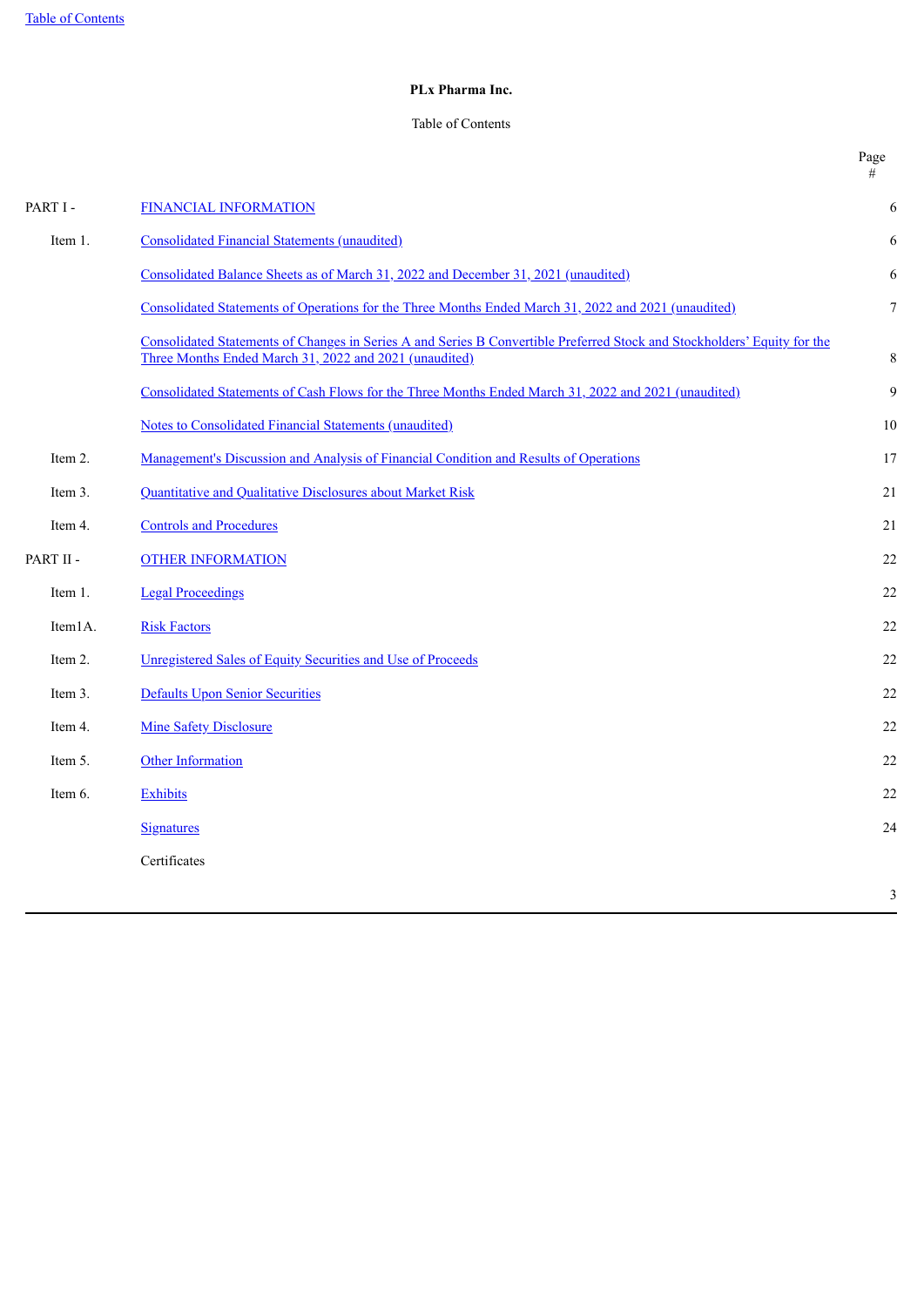## **INFORMATION REGARDING FORWARD-LOOKING STATEMENTS**

This quarterly report on Form 10-Q and certain information incorporated herein by reference contain forward-looking statements within the meaning of Section 27A of the Securities Act of 1933, as amended (the "Securities Act"), and Section 21E of the Securities Exchange Act of 1934, as amended (the "Exchange Act"). In this quarterly report, we refer to PLx Pharma Inc., together with its subsidiary, as the "Company," "we," "our" or "us." All statements other than statements of historical facts contained herein, including statements regarding our future results of operations and financial position, strategy and plans, and our expectations for future operations, are forward-looking statements. The words "believe," "may," "will," "estimate," "continue," "anticipate," "design," "intend," "expect" or the negative version of these words and similar expressions are intended to identify forwardlooking statements.

We have based these forward-looking statements on our current expectations and projections about future events and trends that we believe may affect our financial condition, results of operations, strategy, short- and long-term business operations and objectives, and financial needs. These forwardlooking statements are subject to a number of risks, uncertainties and assumptions, including those described in Part II, Item 1A "Risk Factors." In light of these risks, uncertainties and assumptions, the forward-looking events and circumstances included herein may not occur, and actual results could differ materially and adversely from those anticipated or implied in the forward-looking statements. Given these uncertainties, you should not place undue reliance on these forward-looking statements. Forward-looking statements include, but are not limited to, statements about:

- our ability to maintain regulatory approval of VAZALORE™ 81 mg and VAZALORE™ 325 mg (referred to together as "VAZALORE") and any future product candidates;
- the benefits of the use of VAZALORE;
- the projected dollar amounts of future sales of established and novel technologies designed to deliver oral non-steroidal anti-inflammatory drugs ("NSAIDs") and other analgesics while limiting direct contact with the stomach lining;
- our ability to successfully further commercialize our VAZALORE products, or any future product candidates;
- the rate and degree of market acceptance of our VAZALORE products or any future product candidates;
- our expectations regarding government and third-party payor coverage and reimbursement;
- our ability to scale up manufacturing of our VAZALORE products to commercial scale;
- our ability to successfully build and maintain a specialty sales force and commercial infrastructure or collaborate with a firm that has these capabilities;
- our ability to compete with companies currently producing gastrointestinal("GI")-safety designed technologies for oral NSAIDs and other analgesics;
- our reliance on third parties to conduct our clinical studies;
- our reliance on third-party contract manufacturers to manufacture and supply our product candidates for us;
- our reliance on third-party warehouse and distribution centers to store and deliver our products to retail trade locations;
- our reliance on retail trade customers to maintain an adequate supply of VAZALORE on store shelves or displays;
- our ability to obtain supply of raw materials;
- our reliance on our current and any potential collaboration partners' performance over which we do not have control;
- our ability to retain and recruit key personnel, including development of a sales and marketing function;
- our ability to obtain and maintain intellectual property protection for our VAZALORE products or any future product candidates;
- our estimates of our expenses, ongoing losses, future revenue, capital requirements and our need for or ability to obtain additional financing;
- our ability to identify, develop, acquire and in-license new products and product candidates;
- our ability to successfully establish and successfully maintain appropriate collaborations and derive significant revenue from those collaborations, including but not limited to any milestone payments or royalties;
- legal, political, judicial and regulatory changes;
- any impact of the COVID-19 pandemic on our business and financial results;
- our financial performance;
- developments and projections relating to our competitors or our industry; and
- our ability to access additional capital due to fluctuations in the U.S. stock market.

Although we believe that the expectations reflected in the forward-looking statements are reasonable, we cannot guarantee future results, level of activity, performance or achievements. In addition, neither we nor any other person assumes responsibility for the accuracy and completeness of any of these forward-looking statements. Any forward-looking statement made by us in this quarterly report speaks only as of the date on which it is made. We disclaim any duty to update any of these forward-looking statements after the date of this quarterly report to conform these statements to actual results or revised expectations.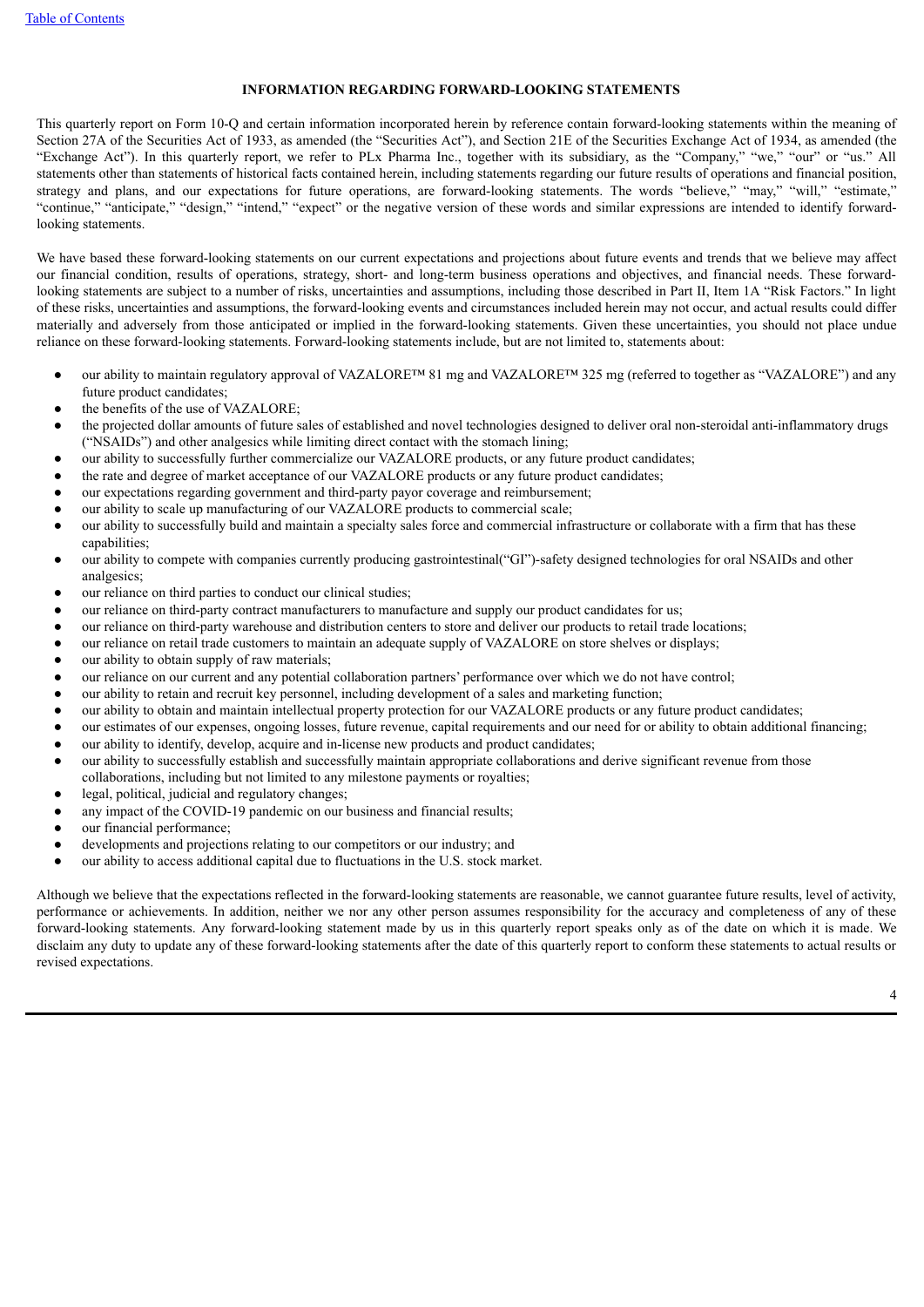Other risks may be described from time to time in our filings made under applicable securities laws. New risks emerge from time to time. It is not possible for our management to predict all risks. All forward-looking statements in this quarterly report speak only as of the date made and are based on our current beliefs and expectations. We undertake no obligation to update or revise any forward-looking statement, whether as a result of new information, future events or otherwise.

## **NOTE REGARDING TRADEMARKS**

We own various U.S. federal trademark registrations and applications and unregistered trademarks, trade names and service marks, including:

PLX<sup>®</sup>

●

- PLX PHARMA®
- PLXGUARD™
- **VAZALORE®**
- FIRST LIQUID-FILLED ASPIRIN CAPSULES®



Solely for convenience, the trademarks and trade names in this quarterly report are sometimes referred to without the  $\&$  or  $\text{TM}$  symbols, but such references should not be construed as any indicator that their respective owners will not assert, to the fullest extent under applicable law, their rights thereto. We do not intend the use or display of other companies' trademarks and trade names to imply a relationship with, or endorsement or sponsorship of us by, any other companies, products or services.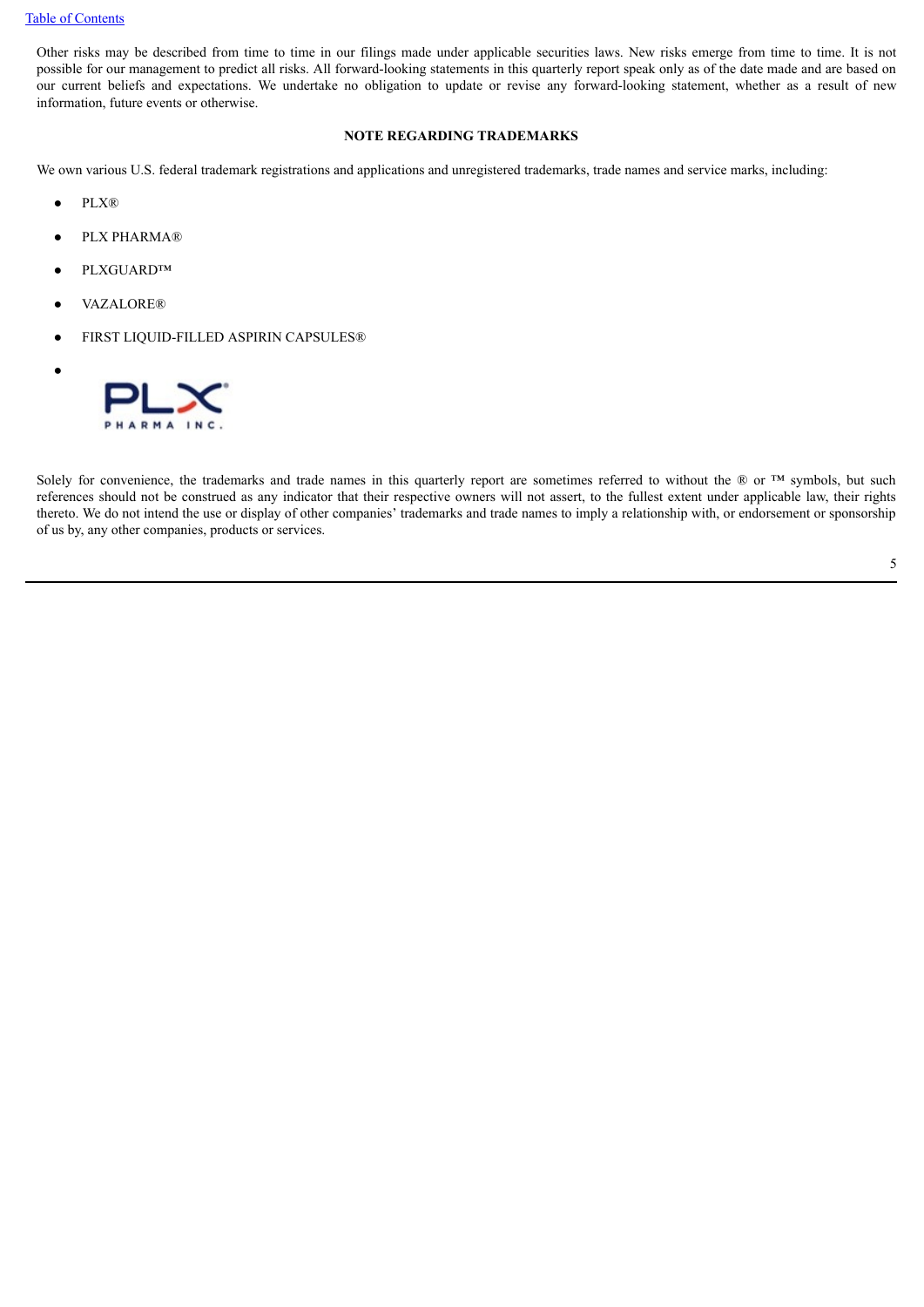### <span id="page-5-0"></span>**PART I. FINANCIAL INFORMATION**

## <span id="page-5-2"></span><span id="page-5-1"></span>**ITEM 1. CONSOLIDATED FINANCIAL STATEMENTS (Unaudited)**

## **PLx Pharma Inc. CONSOLIDATED BALANCE SHEETS (Unaudited) (in thousands, except share and per share data)**

|                                                                                                                                                                                                | <b>March 31, 2022</b> | December 31,<br>2021 |                 |  |
|------------------------------------------------------------------------------------------------------------------------------------------------------------------------------------------------|-----------------------|----------------------|-----------------|--|
| <b>ASSETS</b>                                                                                                                                                                                  |                       |                      |                 |  |
| <b>CURRENT ASSETS</b>                                                                                                                                                                          |                       |                      |                 |  |
| Cash and cash equivalents                                                                                                                                                                      | \$<br>52,499          | $\mathbb{S}$         | 69,392          |  |
| Accounts receivable                                                                                                                                                                            | 698                   |                      | 634             |  |
| Inventory, net                                                                                                                                                                                 | 3,839                 |                      | 2,458           |  |
| Prepaid expenses and other current assets                                                                                                                                                      | 712                   |                      | 992             |  |
| TOTAL CURRENT ASSETS                                                                                                                                                                           | 57,748                |                      | 73,476          |  |
| <b>NON-CURRENT ASSETS</b>                                                                                                                                                                      |                       |                      |                 |  |
| Property and equipment, net                                                                                                                                                                    | 828                   |                      | 858             |  |
| Right of use assets                                                                                                                                                                            | 204                   |                      | 230             |  |
| Goodwill                                                                                                                                                                                       | 2,061                 |                      | 2,061           |  |
| Security deposit                                                                                                                                                                               | 17                    |                      | 17              |  |
| <b>TOTAL ASSETS</b>                                                                                                                                                                            | \$<br>60,858          | \$                   | 76.642          |  |
| LIABILITIES, SERIES A AND SERIES B CONVERTIBLE PREFERRED STOCK AND<br><b>STOCKHOLDERS' EQUITY</b>                                                                                              |                       |                      |                 |  |
| <b>CURRENT LIABILITIES</b><br>Accounts payable and accrued liabilities                                                                                                                         |                       | $\mathcal{S}$        |                 |  |
| Accrued bonuses                                                                                                                                                                                | \$<br>12,716<br>394   |                      | 10,600<br>1,163 |  |
| Other current liabilities                                                                                                                                                                      | 120                   |                      | 116             |  |
|                                                                                                                                                                                                | 13,230                |                      | 11,879          |  |
| TOTAL CURRENT LIABILITIES                                                                                                                                                                      |                       |                      |                 |  |
| <b>NON-CURRENT LIABILITIES</b><br>Warrant liability                                                                                                                                            |                       |                      |                 |  |
| Accrued dividends                                                                                                                                                                              | 5,410<br>129          |                      | 12,818<br>129   |  |
|                                                                                                                                                                                                | 106                   |                      | 136             |  |
| Other liabilities                                                                                                                                                                              | 18.875                |                      | 24.962          |  |
| <b>TOTAL LIABILITIES</b>                                                                                                                                                                       |                       |                      |                 |  |
| Series A convertible preferred stock: \$0.001 par value; liquidation value of \$12,642,000; 45,000 shares<br>authorized, 12,642 issued and outstanding at March 31, 2022 and December 31, 2021 | 13,708                |                      | 13,708          |  |
| Series B convertible preferred stock: \$0.001 par value; liquidation value of \$2,492,722; 25,000 shares<br>authorized, 2,364 issued and outstanding at March 31, 2022 and December 31, 2021   | 2,306                 |                      | 2,306           |  |
| <b>Commitments and contingencies</b>                                                                                                                                                           |                       |                      |                 |  |
| <b>STOCKHOLDERS' EQUITY</b>                                                                                                                                                                    |                       |                      |                 |  |
| Preferred stock; \$0.001 par value; 930,000 shares authorized; none issued and outstanding at March 31, 2022<br>and December 2021                                                              |                       |                      |                 |  |
| Common stock; \$0.001 par value; 100,000,000 shares authorized; 27,539,229 shares issued and outstanding<br>at March 31, 2022 and December 31, 2021                                            | 28                    |                      | 28              |  |
| Additional paid-in capital                                                                                                                                                                     | 185,000               |                      | 183,912         |  |
| Accumulated deficit                                                                                                                                                                            | (159, 059)            |                      | (148, 274)      |  |
| TOTAL STOCKHOLDERS' EQUITY                                                                                                                                                                     | 25,969                |                      | 35,666          |  |
| TOTAL LIABILITIES, SERIES A AND SERIES B CONVERTIBLE PREFERRED STOCK AND<br>STOCKHOLDERS' EQUITY                                                                                               | \$<br>60,858          | \$                   | 76,642          |  |
|                                                                                                                                                                                                |                       |                      |                 |  |

See accompanying notes to unaudited consolidated financial statements.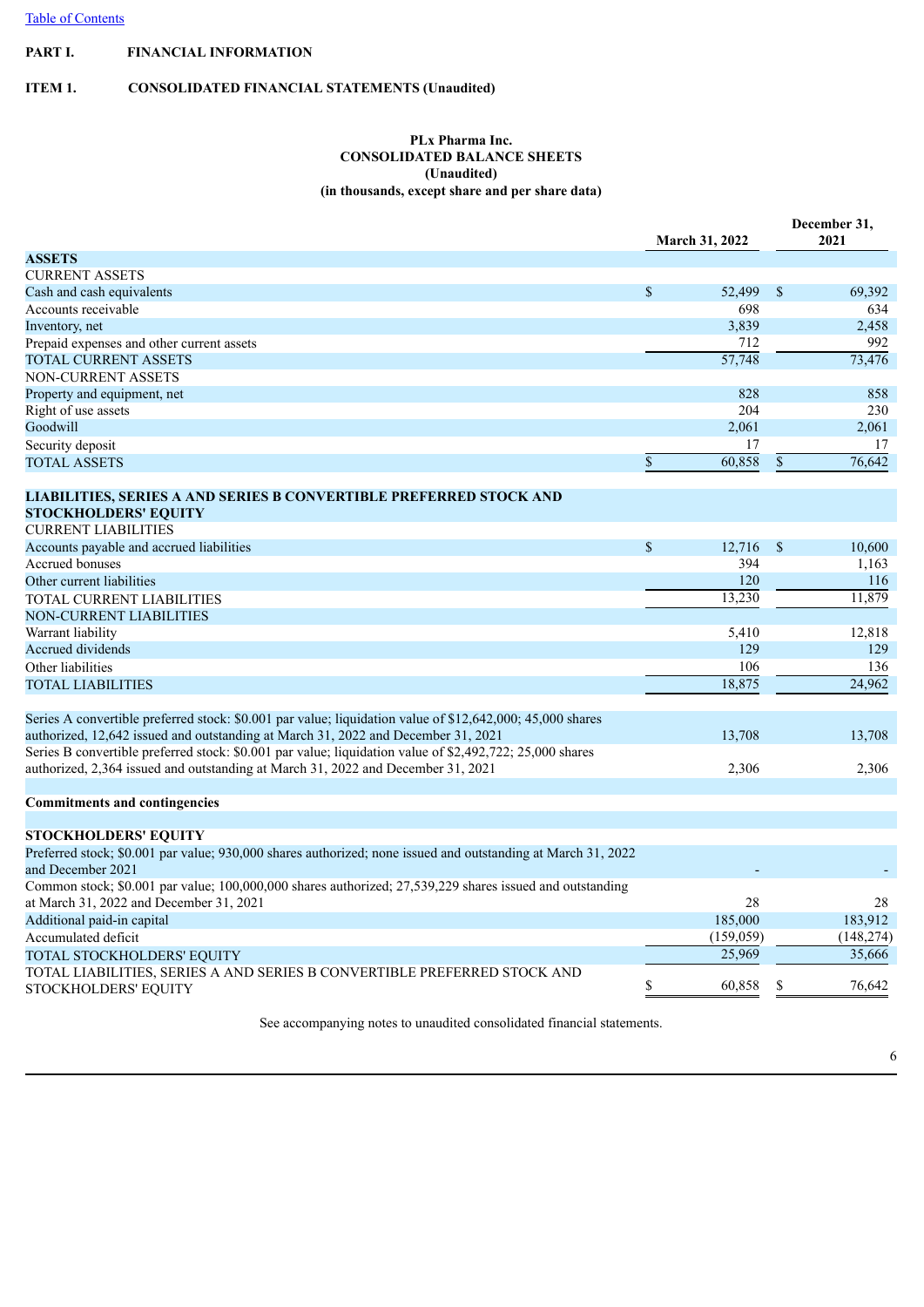## **PLx Pharma Inc. CONSOLIDATED STATEMENTS OF OPERATIONS (Unaudited) (in thousands, except share and per share data)**

<span id="page-6-0"></span>

|                                                             |                 | Three Months Ended March 31, |
|-------------------------------------------------------------|-----------------|------------------------------|
|                                                             | 2022            | 2021                         |
| <b>REVENUES:</b>                                            |                 |                              |
| Net sales                                                   | \$<br>2,083     | \$                           |
| <b>TOTAL REVENUES</b>                                       | 2,083           |                              |
| Costs of sales                                              | 1,169           |                              |
| <b>GROSS PROFIT</b>                                         | 914             |                              |
| <b>OPERATING EXPENSES:</b>                                  |                 |                              |
| Research and development                                    | 654             | 959                          |
| Selling, marketing and administrative                       | 18,456          | 2,636                        |
| <b>TOTAL OPERATING EXPENSES</b>                             | 19,110          | 3,595                        |
| <b>OPERATING LOSS</b>                                       | (18, 196)       | (3, 595)                     |
| OTHER INCOME (EXPENSE):                                     |                 |                              |
| Interest income (expense), net                              | 3               | (10)                         |
| Change in fair value of warrant liability                   | 7,408           | (7, 935)                     |
| TOTAL OTHER INCOME (EXPENSE)                                | 7.411           | (7, 945)                     |
| <b>LOSS BEFORE INCOME TAXES</b>                             | (10, 785)       | (11, 540)                    |
| Income taxes                                                |                 |                              |
| <b>NET LOSS</b>                                             | (10, 785)       | (11, 540)                    |
| Preferred dividends                                         |                 | (322)                        |
| NET LOSS ATTRIBUTABLE TO COMMON STOCKHOLDERS                | \$<br>(10, 785) | $\mathbb{S}$<br>(11, 862)    |
| Net loss per common share, basic and diluted                | \$<br>(0.39)    | \$<br>(0.73)                 |
| Weighted average shares of common shares, basic and diluted | 27,539,229      | 16,361,583                   |

See accompanying notes to unaudited consolidated financial statements.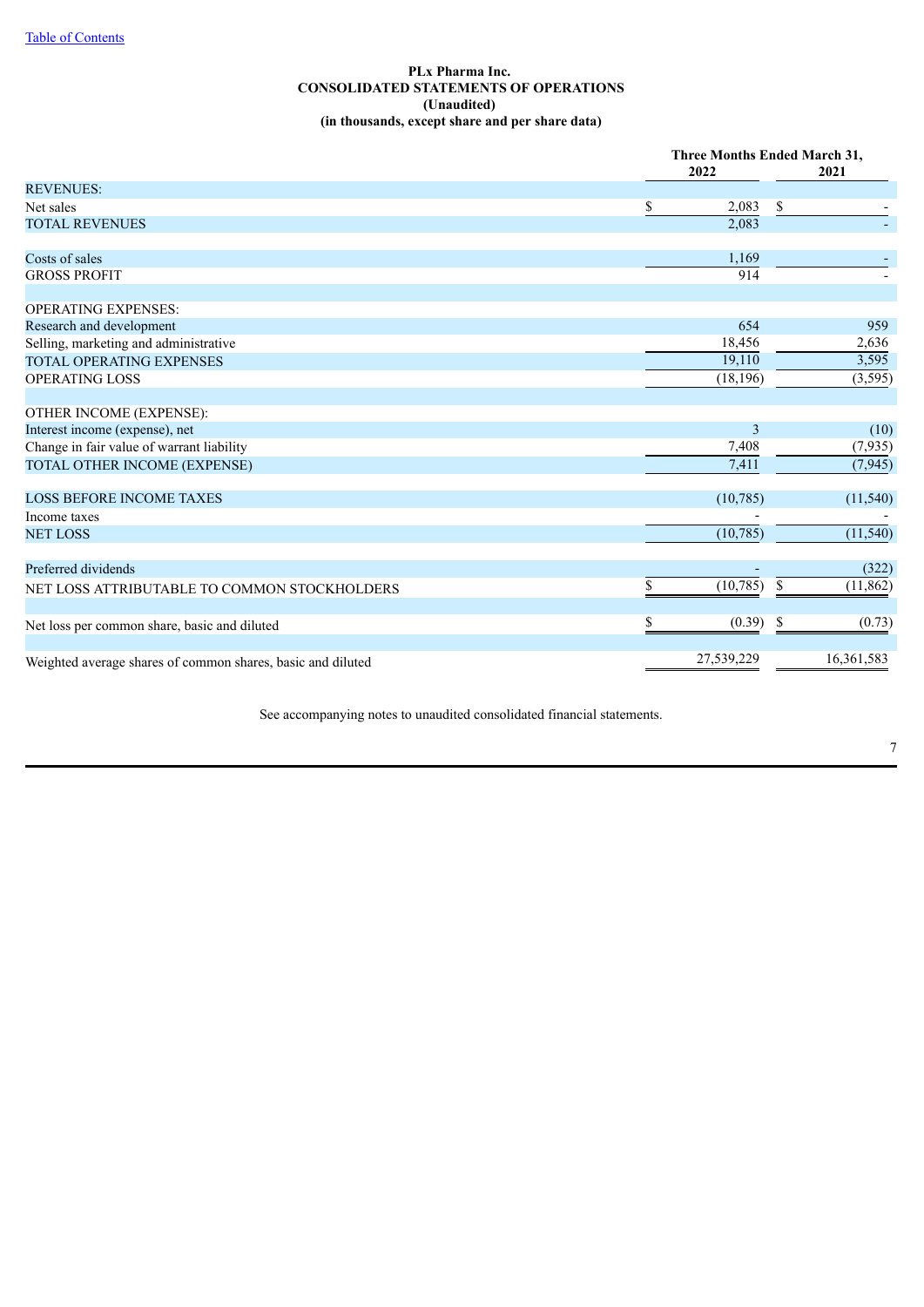## <span id="page-7-0"></span>**PLx Pharma Inc. CONSOLIDATED STATEMENTS OF CHANGES IN SERIES A AND SERIES B CONVERTIBLE PREFERRED STOCK AND STOCKHOLDERS' EQUITY (Unaudited) (in thousands, except per share data)**

## **For the Three Months Ended March 31, 2022 and 2021**

|                                                                    | <b>Temporary Equity</b>                               |        |                     |                                                       | <b>Permanent Equity</b> |                     |  |                  |                              |            |             |                            |  |                               |
|--------------------------------------------------------------------|-------------------------------------------------------|--------|---------------------|-------------------------------------------------------|-------------------------|---------------------|--|------------------|------------------------------|------------|-------------|----------------------------|--|-------------------------------|
|                                                                    | <b>Series A Convertible</b><br><b>Preferred Stock</b> |        |                     | <b>Series B Convertible</b><br><b>Preferred Stock</b> |                         | <b>Common stock</b> |  |                  | <b>Additional</b><br>paid-in |            | Accumulated |                            |  | <b>Total</b><br>stockholders' |
|                                                                    | <b>Shares</b>                                         | Amount | <b>Shares</b>       |                                                       | Amount                  | <b>Shares</b>       |  | Amount           |                              | capital    |             | deficit                    |  | equity                        |
| Balance at December 31.<br>2021                                    | 12,642 \$                                             | 13,708 | $2,364$ \$          |                                                       | 2,306                   | 27,539,229 \$       |  | 28 \$            |                              | 183,912 \$ |             | $(148,274)$ \$             |  | 35,666                        |
| Stock-based<br>compensation expense                                |                                                       |        |                     |                                                       |                         |                     |  |                  |                              | 1,088      |             |                            |  | 1,088                         |
| Net loss<br>Balance at March 31,<br>2022                           | 12,642 \$                                             | 13,708 | 2,364 \$            |                                                       | 2,306                   | 27,539,229 \$       |  | 28 \$            |                              | 185,000 \$ |             | (10,785)<br>$(159,059)$ \$ |  | (10, 785)<br>25,969           |
|                                                                    |                                                       |        |                     |                                                       |                         |                     |  |                  |                              |            |             |                            |  |                               |
| Balance at December 31,<br>2020                                    | 15,000 \$                                             | 13,662 | $8,000 \text{ }$ \$ |                                                       | 7,723                   | 13,911,633 \$       |  | $14 \text{ }$ \$ |                              | 91,203 \$  |             | $(102, 149)$ \$            |  | (10, 932)                     |
| Stock-based<br>compensation expense                                |                                                       |        |                     |                                                       |                         |                     |  |                  |                              | 573        |             |                            |  | 573                           |
| Series A Preferred -<br>declared dividends<br>Series B Preferred - |                                                       |        |                     |                                                       |                         |                     |  |                  |                              | (217)      |             |                            |  | (217)                         |
| declared dividends                                                 |                                                       |        |                     |                                                       |                         |                     |  |                  |                              | (105)      |             |                            |  | (105)                         |
| Financing                                                          |                                                       |        |                     |                                                       |                         | 8,924,700           |  | 9                |                              | 66,873     |             |                            |  | 66,882                        |
| Net loss                                                           |                                                       |        |                     |                                                       |                         |                     |  |                  |                              |            |             | (11, 540)                  |  | (11, 540)                     |
| Balance at March 31,<br>2021                                       | 15,000 \$                                             | 13,662 | $8,000 \text{ }$ \$ |                                                       | 7,723                   | 22,836,333 \$       |  | $23 \text{ }$    |                              | 158,327 \$ |             | $(113,689)$ \$             |  | 44,661                        |

See accompanying notes to unaudited consolidated financial statements.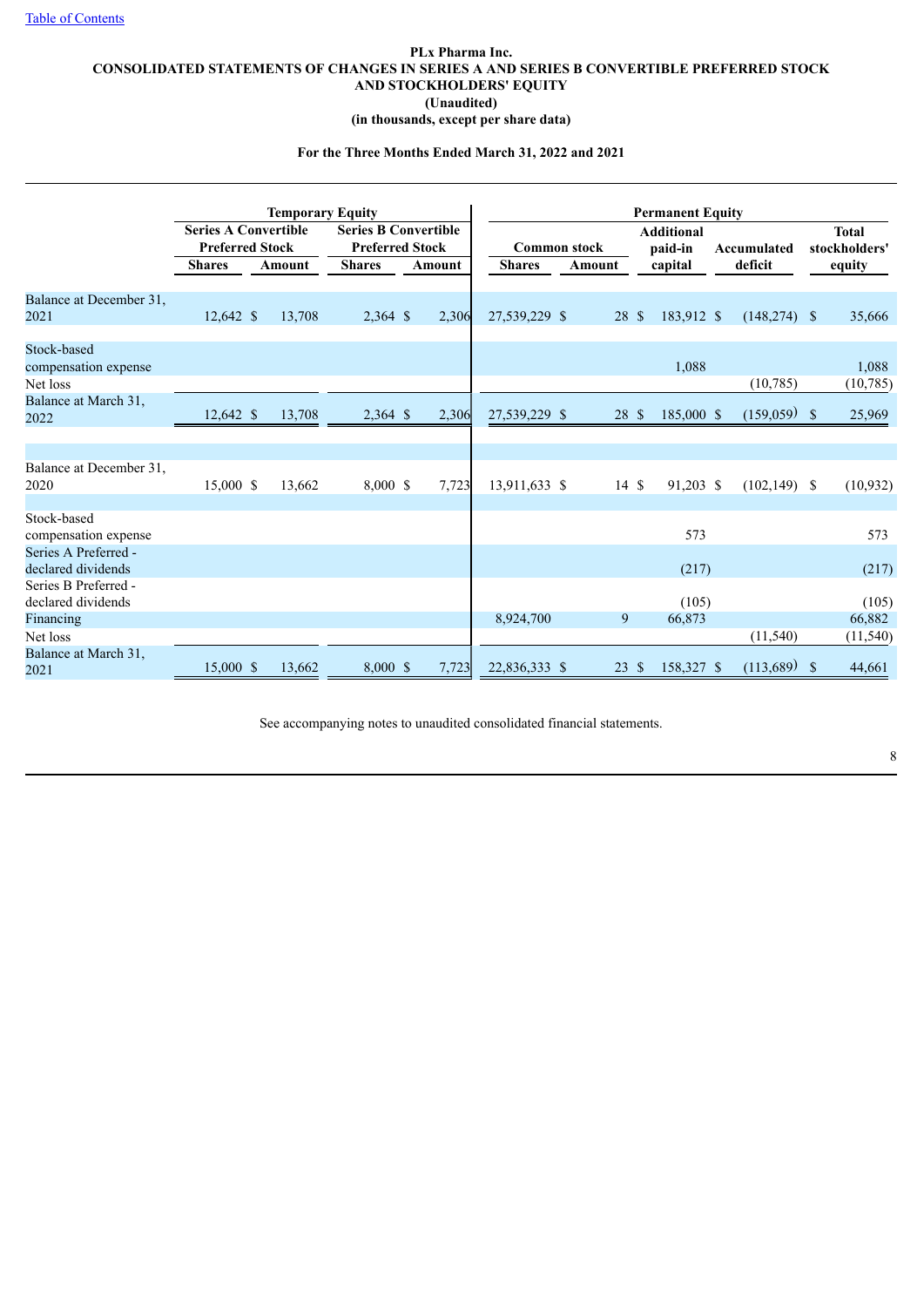## **PLx Pharma Inc. CONSOLIDATED STATEMENTS OF CASH FLOW (Unaudited) (in thousands)**

<span id="page-8-0"></span>

|                                                                             |      | Three months ended March 31,<br>2022 |              | 2021           |  |
|-----------------------------------------------------------------------------|------|--------------------------------------|--------------|----------------|--|
| <b>CASH FLOWS FROM OPERATING ACTIVITIES</b>                                 |      |                                      |              |                |  |
| Net loss                                                                    | \$   | $(10,785)$ \$                        |              | (11, 540)      |  |
| Adjustments to reconcile net loss to net cash used in operating activities: |      |                                      |              |                |  |
| Depreciation and amortization                                               |      | 30                                   |              | 27             |  |
| Stock-based compensation                                                    |      | 1,088                                |              | 573            |  |
| Amortization of right of use assets                                         |      | 26                                   |              | 77             |  |
| Amortization of debt discounts and issuance costs                           |      |                                      |              | $\mathfrak{Z}$ |  |
| Change in fair value of warrant liability                                   |      | (7, 408)                             |              | 7,935          |  |
| Loss on sale of property and equipment                                      |      |                                      |              | 28             |  |
| Changes in operating assets and liabilities                                 |      |                                      |              |                |  |
| Accounts receivable                                                         |      | (64)                                 |              |                |  |
| Inventory                                                                   |      | (1, 381)                             |              |                |  |
| Prepaid expenses and other assets                                           |      | 280                                  |              | 138            |  |
| Accounts payable and accrued liabilities                                    |      | 2,116                                |              | 100            |  |
| <b>Accrued bonuses</b>                                                      |      | (769)                                |              | (938)          |  |
| Accrued interest                                                            |      |                                      |              | (597)          |  |
| Other current and long-term liabilities                                     |      | (26)                                 |              | (88)           |  |
| Net cash used in operating activities                                       |      | (16, 893)                            |              | (4, 282)       |  |
| CASH FLOWS FROM FINANCING ACTIVITIES                                        |      |                                      |              |                |  |
| Net proceeds from issuance of common stock                                  |      |                                      |              | 66,882         |  |
| Repayments of long-term debt                                                |      |                                      |              | (625)          |  |
| Net cash provided by financing activities                                   |      |                                      |              | 66,257         |  |
| NET (DECREASE) INCREASE IN CASH AND CASH EQUIVALENTS                        |      | (16, 893)                            |              | 61,975         |  |
| Cash and cash equivalents, beginning of period                              |      | 69,392                               |              | 22,449         |  |
| Cash and cash equivalents, end of period                                    | \$   | 52,499                               | $\mathbb S$  | 84,424         |  |
| <b>SUPPLEMENTAL INFORMATION</b>                                             |      |                                      |              |                |  |
| Cash paid during the period for:                                            |      |                                      |              |                |  |
| Income taxes                                                                | $\$$ | $\omega_{\rm{eff}}$                  | $\mathbb{S}$ |                |  |
| Interest                                                                    | \$   |                                      | \$           | 602            |  |
| NON-CASH INVESTING AND FINANCING TRANSACTIONS                               |      |                                      |              |                |  |
| Preferred stock dividends                                                   | \$   | $\sim$                               | $\mathbf S$  | 322            |  |

See accompanying notes to unaudited consolidated financial statements.

9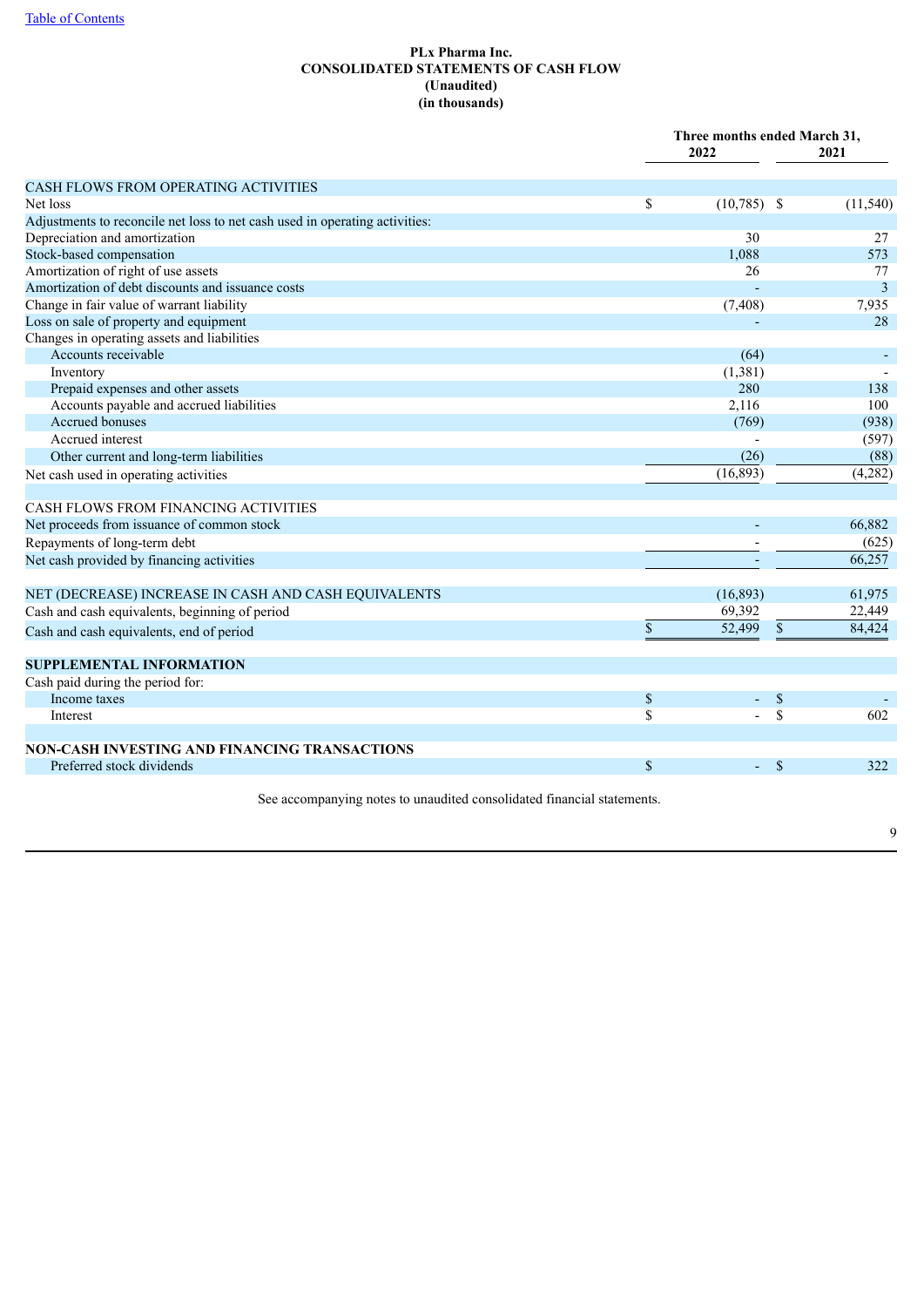### **PLx Pharma Inc. NOTES TO CONSOLIDATED FINANCIAL STATEMENTS March 31, 2022 (unaudited)**

## <span id="page-9-0"></span>**NOTE 1. BACKGROUND AND ORGANIZATION**

## **Business Operations**

PLx Pharma Inc. (the "Company", "we", "our" or "us"), together with its subsidiary PLx Opco Inc., is a commercial-stage drug delivery platform technology company focused on improving how and where active pharmaceutical ingredients ("APIs") are absorbed in the gastrointestinal ("GI") tract via its clinically-validated and patent-protected PLxGuard™ technology. The Company has two Food and Drug Administration ("FDA") approved products, VAZALORE® 81 mg and VAZALORE® 325 mg (referred to together as "VAZALORE"), which are liquid-filled aspirin capsules for over-the-counter distribution ("OTC").

### **Impact of COVID-19 Pandemic on Financial Statements**

On March 11, 2020, the World Health Organization declared the outbreak of COVID-19 as a "pandemic", or a worldwide spread of a new disease. Many countries imposed and continue to enforce quarantines and restrictions on travel and mass gatherings to slow the spread of the virus and have closed nonessential businesses.

In response to COVID-19, the Company has not experienced a significant disruption or delay in the development, manufacturing or sale of VAZALORE, and has not otherwise experienced any significant negative impact on its financial condition, results of operations or cash flows. However, the extent to which COVID-19 may impact our business will depend on future developments, which are highly uncertain and cannot be predicted with confidence, such as the duration of the pandemic, travel restrictions and social distancing in the United States and other countries, business closures or business disruptions and the effectiveness of actions taken in the United States and other countries to contain and treat the pandemic. The unaudited consolidated financial statements do not include any adjustments that might result from the outcome of this uncertainty.

The Company has not experienced any significant negative impact on its March 31, 2022 unaudited consolidated financial statements related to COVID-19.

## **NOTE 2. LIQUIDITY**

The accompanying unaudited consolidated financial statements have been prepared assuming that the Company will continue as a going concern, which contemplates continuity of operations, realization of assets, and satisfaction of liabilities in the ordinary course of business. The propriety of using the going-concern basis is dependent upon, among other things, the achievement of future profitable operations, the ability to generate sufficient cash from operations and potential other funding sources, in addition to cash on-hand, to meet its obligations as they become due.

The Company had not generated any revenue from the sale of products prior to the quarter ended September 30, 2021 and has incurred operating losses in each year since it commenced operations. The Company began generating revenue in the U.S. from its sales of VAZALORE in the third quarter of 2021. The Company expects to continue to incur significant operating expenses and operating losses for the foreseeable future as the Company continues the commercialization of VAZALORE. Additionally, as of March 31, 2022, the Company had entered into media and advertising commitments for VAZALORE of \$2.9 million which are expected to be paid in the second quarter of 2022. Further, the Company has supply agreements with its contract manufacturer and packager for VAZALORE which contain minimum annual purchase commitments that started in 2021 and continue through 2025; the minimum annual purchase commitments are intended to ensure that manufactured product is available when required to enable the Company to meet its expected market demand for VAZALORE.

As of March 31, 2022, the Company had working capital of \$44.5 million, including cash and cash equivalents of \$52.5 million. Although the achievement of future profitable operations and the ability to generate sufficient cash from operations is uncertain at this time, the Company's cash on hand at March 31, 2022 supports that the Company can fund its obligations for at least one year from the date these financial statements were issued and mitigates the substantial doubt consideration.

## **NOTE 3. SUMMARY OF SIGNIFICANT ACCOUNTING POLICIES**

#### **Basis of Accounting and Principles of Consolidation**

The accompanying consolidated financial statements are unaudited. These unaudited interim consolidated financial statements have been prepared in accordance with the rules and regulations of the U.S. Securities and Exchange Commission ("SEC") for interim financial information. Accordingly, they do not include all the information and footnotes required by U.S. Generally Accepted Accounting Principles ("GAAP") for complete financial statements. The December 31, 2021 consolidated balance sheet included herein was derived from audited consolidated financial statements as of that date. Certain information and footnote disclosure normally included in financial statements prepared in accordance with GAAP have been omitted pursuant to instructions, rules, and regulations prescribed by the SEC. The Company believes that the disclosures provided herein are adequate to make the information presented not misleading when these unaudited interim consolidated financial statements are read in conjunction with the audited financial statements and notes previously filed in its Annual Report on Form 10-K for the year ended December 31, 2021. In the opinion of management, the unaudited interim consolidated financial statements reflect all the adjustments (consisting of normal recurring adjustments) necessary to state fairly the Company's financial position as of March 31, 2022 and the results of operations for the three months ended March 31, 2022 and 2021.

The accompanying unaudited consolidated financial statements include the accounts of the Company and its wholly-owned subsidiary, PLx Opco Inc. All significant intercompany balances and transactions have been eliminated within the unaudited consolidated financial statements.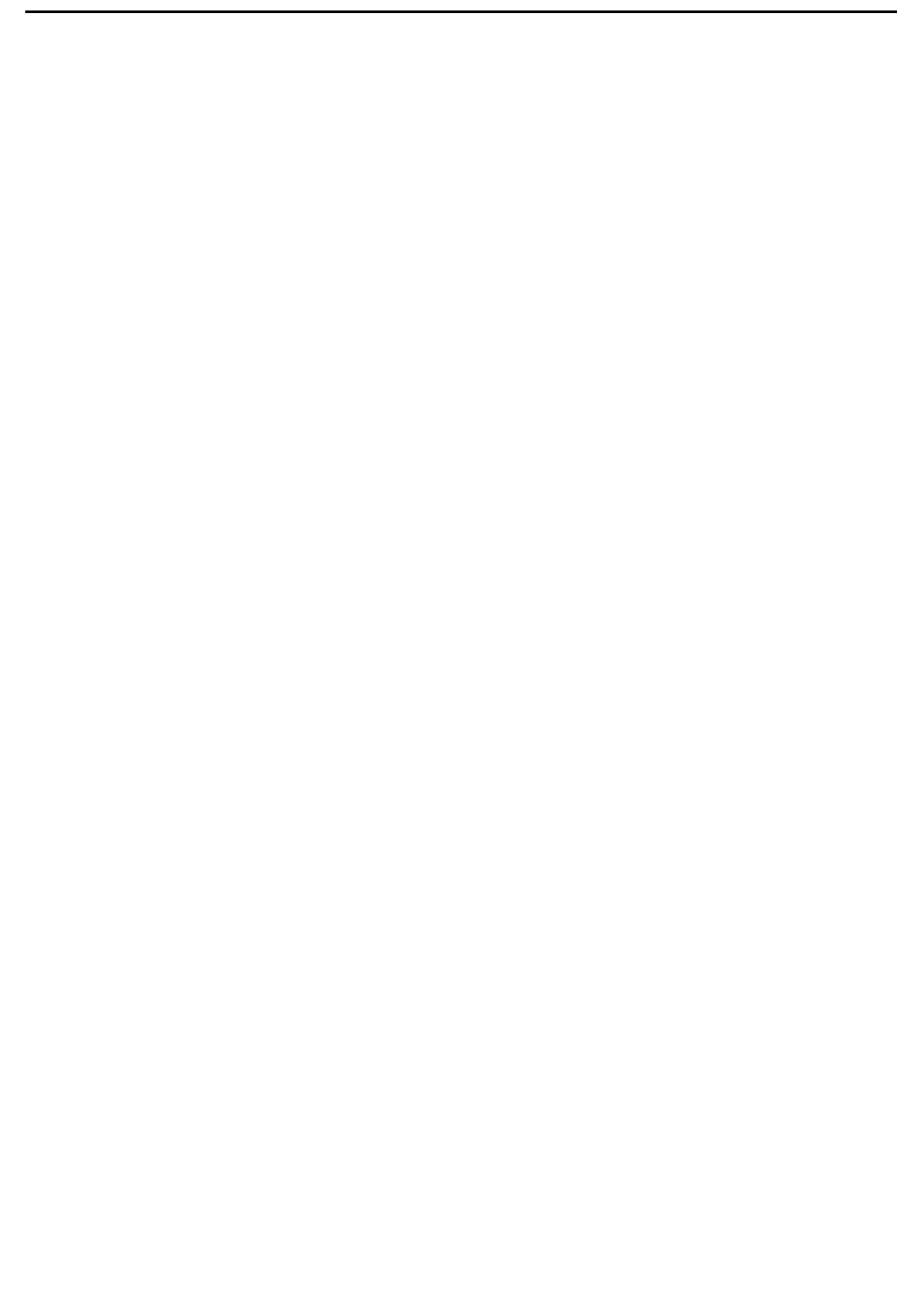### **Use of Estimates**

The preparation of our unaudited consolidated financial statements in conformity with GAAP requires management to make estimates and assumptions that affect the reported amounts of assets and liabilities and disclosure of contingent assets and liabilities at the date of the consolidated financial statements and the reported amount of revenues and expenses during the reporting period. In the accompanying unaudited consolidated financial statements, estimates are used for, but not limited to, the fair value of warrant liability, the fair value of stock-based compensation, trade promotional allowances, allowance for inventory obsolescence, and deferred taxes and associated valuation allowance. Actual results could differ from those estimates.

#### **Inventory**

Inventory is stated at the lower of cost or net realizable value, using the first-in first-out method based on actual costs. Inventory as of March 31, 2022 and December 31, 2021 was comprised of the following:

| <b>Description</b>     | 2022 | March 31, |                |       |  |
|------------------------|------|-----------|----------------|-------|--|
|                        |      |           | (in thousands) |       |  |
| <b>Raw Materials</b>   |      | 164       | - \$           | 132   |  |
| Work-in-Progress       |      |           |                | 338   |  |
| <b>Finished Goods</b>  |      | 3.674     |                | 1,988 |  |
| <b>Total Inventory</b> |      | 3,839     |                | 2,458 |  |

The Company regularly reviews inventory quantities on hand and assesses the need for an allowance for obsolescence based on estimates of net realizable value. The allowance for obsolete inventory as of March 31, 2022 and December 31, 2021 was not material.

#### **Revenue Recognition**

The Company analyzes contracts to determine the appropriate revenue recognition using the following steps: (i) identification of contracts with customers; (ii) identification of distinct performance obligations in the contract; (iii) determination of contract transaction price; (iv) allocation of contract transaction price to the performance obligations; and (v) determination of revenue recognition based on timing of satisfaction of the performance obligation. The Company recognizes revenue upon the satisfaction of its performance obligations (upon transfer of control of promised goods or services to customers) in an amount that reflects the consideration to which it expects to be entitled to in exchange for those goods or services. Deferred revenue results from cash receipts from or amounts billed to customers in advance of the transfer of control of the promised services to the customer and is recognized as performance obligations are satisfied. When sales commissions or other costs to obtain contracts with customers are considered incremental and recoverable, those costs are deferred and then amortized as selling and marketing expenses on a straight-line basis over an estimated period of benefit.

The Company began generating revenue in the U.S. from its sales of VAZALORE in 81 mg and 325 mg doses in the third quarter of 2021 and recognizes revenue, at a point in time, when control of a promised good is transferred to a customer in an amount that reflects consideration that the Company expects to be entitled to in exchange for that good. This occurs either when the finished goods are received by the customer or when a product is picked up by the customer or the customer's carrier. The Company recognized total revenue from sales of VAZALORE of \$2.1 million with \$1.7 million or 79% of net sales for the 81 mg dose and \$0.4 million or 21% of net sales for the 325 mg dose for the three months ended March 31, 2022.

#### *Nature of Goods and Services*

The Company generates revenue from the sale of its VAZALORE products through a broad distribution platform that includes drugstores, mass merchandisers, grocery stores, and e-commerce channels, all of which sell its products to consumers. Finished goods products are typically shipped FOB destination and accordingly, the Company recognizes revenue upon delivery to the customer or pick-up by the customer's carrier.

## *Satisfaction of Performance Obligations*

The Company recognizes revenue upon the satisfaction of its performance obligations (upon transfer of control of promised goods or services to customers) in an amount that reflects the consideration to which it expects to be entitled to in exchange for those goods or services. The Company had no unsatisfied performance obligations or deferred revenue as of March 31, 2022.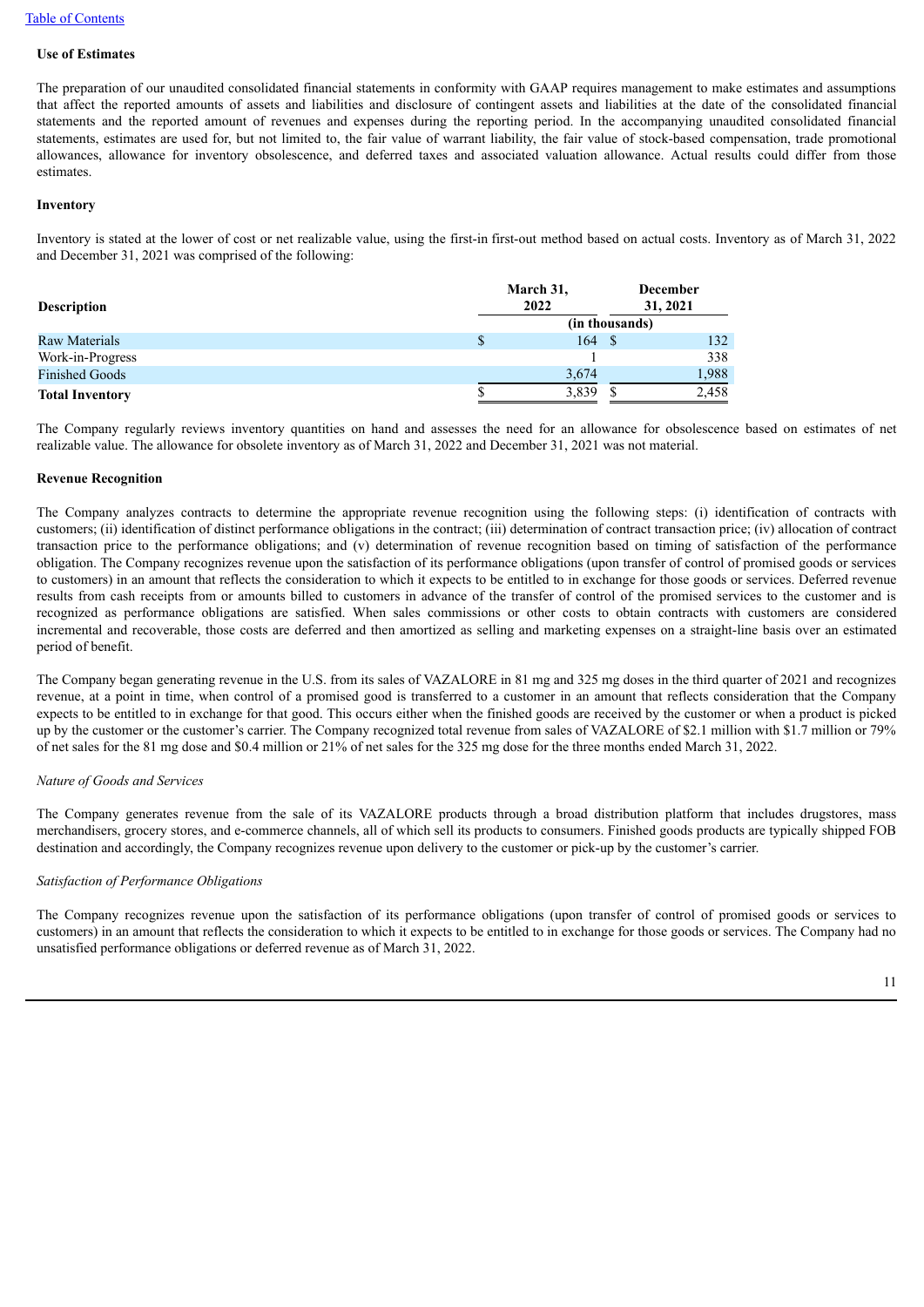### *Variable Consideration*

Provisions for certain customer promotional programs, product returns and discounts to customers are accounted for as variable consideration and recorded as a reduction in sales, based on an estimate of future returns, and customer prompt payment discounts, redemption of coupons by consumers and trade promotional allowances paid to customers. These allowances cover extensive promotional activities, primarily comprised of cooperative advertising, slotting, coupons, periodic price reduction arrangements, and other in-store displays.

The reserves for sales returns and consumer and trade promotion obligations are established based on the Company's best estimate of the amounts necessary to settle future and existing obligations for products sold as of the balance sheet date. The Company uses trend experience and coupon redemption inputs to determine coupon reserve requirements and uses forecasted customer and sales organization inputs, and historical trend analysis for consumer brands to determine the reserves for other promotional activities and sales returns. The balance of reserves for sales returns and consumer and trade promotion obligations, reflected in the accompanying unaudited consolidated balance sheets in accounts payable and accrued liabilities, was \$1.0 million as of March 31, 2022 and \$1.3 million as of December 31, 2021.

#### **Advertising**

Advertising costs are expensed as they are incurred. The Company incurred advertising costs of \$9.6 million during the three months ended March 31, 2022, which are included in SM&A expense in the unaudited consolidated statements of operations, and did not have any advertising costs during the three months ended March 31, 2021.

#### **Income (Loss) Per Share**

In periods of net loss, basic loss per share is computed by dividing net loss available to common stockholders by the weighted average number of shares of common stock outstanding during the period. The Company's Series A convertible preferred stock (the "Series A Preferred Stock") and the Series B convertible preferred stock (the "Series B Preferred Stock" and, together with the Series A Preferred Stock, collectively the "Preferred Stock") contain non-forfeitable rights to dividends, and therefore are considered to be participating securities; in periods of net income, the calculation of basic earnings per share excludes from the numerator net income attributable to the Preferred Stock and excludes the impact of those shares from the denominator.

In periods of net loss, diluted loss per share is calculated similarly to basic loss per share because the impact of all potential dilutive common shares is anti-dilutive. For periods of net income, diluted earnings per share is computed using the more dilutive of the "two class method" or the "treasury method." Dilutive earnings per share under the "two class method" is calculated by dividing net income available to common stockholders as adjusted for the participating impacts of the Preferred Stock, by the weighted-average number of shares outstanding plus the dilutive impact of all other potential dilutive common shares, consisting primarily of common shares underlying common stock options and stock purchase warrants using the treasury stock method. Dilutive earnings per share under the "treasury method" is calculated by dividing net income available to common stockholders by the weightedaverage number of shares outstanding plus the dilutive impact of all potential dilutive common shares, consisting primarily of common shares underlying common stock options and stock purchase warrants using the treasury stock method, and convertible preferred stock using the if-converted method.

Due to net losses, none of the participating securities nor potential dilutive securities had a dilutive impact during the three months ended March 31, 2022 and 2021.

The following table sets forth the potential dilutive securities:

|                                        | <b>March 31, 2022</b> | <b>March 31, 2021</b> |
|----------------------------------------|-----------------------|-----------------------|
| <b>Stock Options</b>                   | 4,189,006             | 3,033,047             |
| <b>Warrants</b>                        | 6.596.096             | 7,935,503             |
| Convertible Preferred Stock            | 6.476.275             | 9.517.191             |
| <b>Total Potential Dilutive Shares</b> | 17.261.377            | 20.485.741            |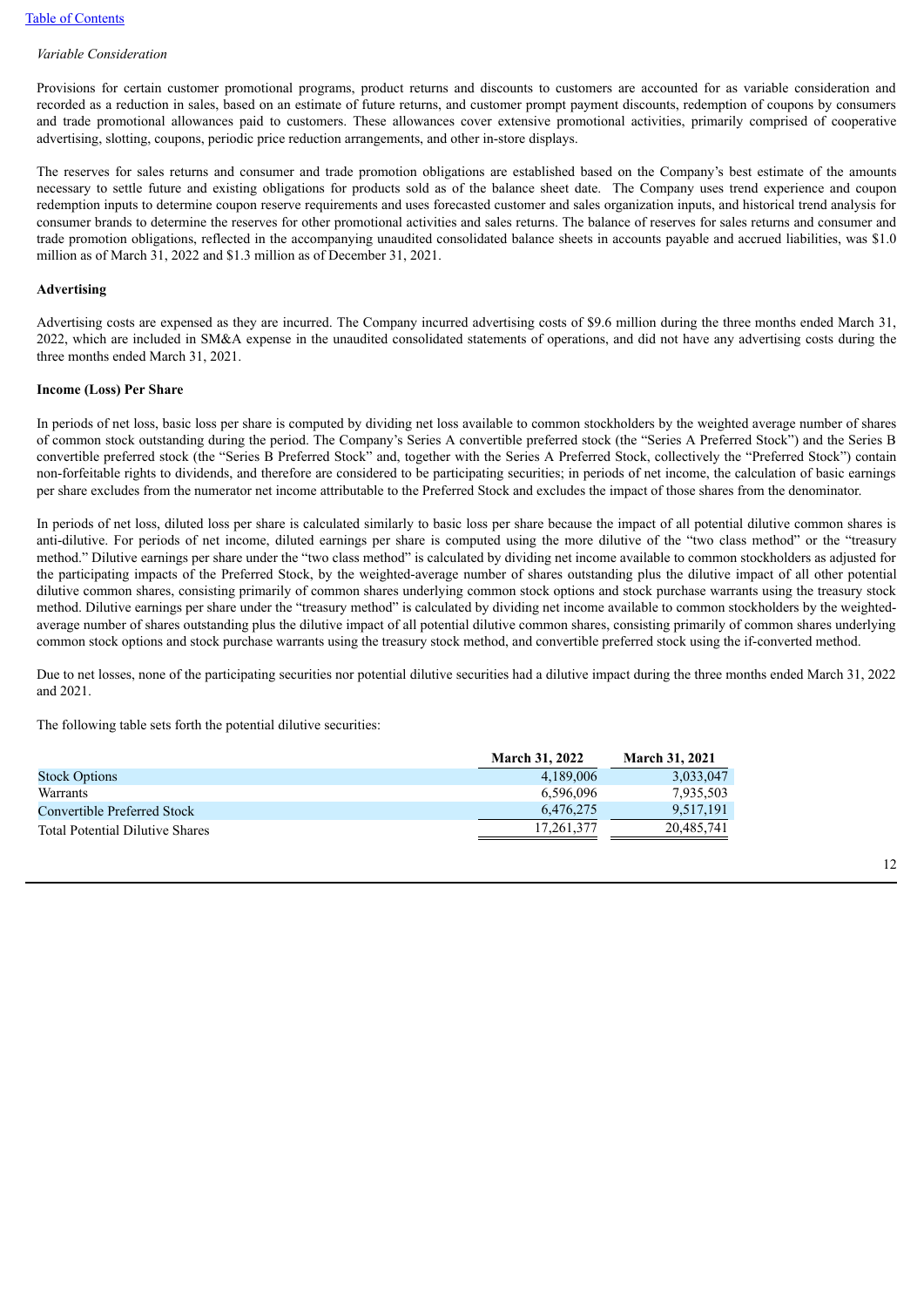# **Recent Accounting Developments**

In June 2016, the Financial Accounting Standards Board ("FASB") issued Accounting Standards Update ("ASU") 2016-13, *Financial Instruments-Credit Losses (Topic 326): Measurement of Credit Losses on Financial Instruments*, which is designed to provide financial statement users with more information about the expected credit losses on financial instruments and other commitments to extend credit held by a reporting entity at each reporting date. When determining such expected credit losses, the guidance requires companies to apply a methodology that reflects expected credit losses and requires consideration of a broader range of reasonable and supportable information to inform credit loss estimates. This guidance is effective on a modified retrospective basis for fiscal years beginning after December 15, 2022, including interim periods within those fiscal years. The Company will evaluate the impact on the consolidated financial statements.

In August 2020, the FASB issued ASU 2020-06 Debt - Debt with Conversion and Other Options (Subtopic 470-20) and Derivatives and Hedging -*Contracts in Entity*'*s Own Equity (subtopic 815-40)* that provides new guidance on the accounting for convertible debt instruments and contracts in an entity's own equity. The guidance simplifies the accounting for convertible instruments by reducing the various accounting models that can require the instrument to be separated into a debt component and equity component or derivative component. Additionally, the guidance eliminated certain settlement conditions previously required to be able to classify a derivative in equity. The new guidance is effective on a modified or full retrospective basis for fiscal years beginning after December 15, 2023, including interim periods with those fiscal years. The Company will evaluate the impact on the consolidated financial statements.

The Company does not believe that any recently issued effective standards, or standards issued but not yet effective, if adopted, would have a material effect on the accompanying unaudited consolidated financial statements.

### **Subsequent Events**

The Company's management reviewed all material events through the date the unaudited consolidated financial statements were issued for subsequent event disclosure consideration.

## **NOTE 4. STOCKHOLDERS**' **EQUITY**

#### **Common Stock**

On March 5, 2021, the Company completed an underwritten public offering in which the Company issued and sold 7,875,000 shares of the Company's common stock at a price to the public of \$8.00 per share (the "Offering"). Gross proceeds of the Offering were \$63 million before deducting underwriting discounts and commissions and other offering expenses payable by the Company and resulted in net proceeds of \$59.0 million after deducting underwriting discounts and commissions and other offering expenses payable by the Company. The underwriters retained a customary 30-day overallotment option to purchase up to 1,181,250 shares of common stock at the public offering price, less underwriting discounts and commission. The overallotment option was exercised on March 16, 2021 for 1,049,700 shares with gross proceeds of \$8.4 million and net proceeds of \$7.9 million after deducting underwriting discounts and commissions and other offering expenses payable by the Company.

#### **Warrants**

In June 2017, the Company issued stock purchase warrants to purchase 2,646,091 shares of common stock at an exercise price of \$7.50 per share. The warrants, exercisable beginning six months and one day after issuance, have a 10-year term and are liability classified due to the holders' right to require the Company to repurchase the warrants for cash upon certain deferred fundamental transactions ( "June 2017 Warrants"). See Note 7 for the fair value measurement of the warrant liability.

In connection with the entry into the Term Loan Facility, the Company issued to SVB and one of its affiliates stock purchase warrants to purchase an aggregate of 58,502 shares of the Company's common stock at an exercise price of \$6.41 per share. These warrants are immediately exercisable, have a 10-year term, contain a cashless exercise provision, and are classified in equity.

In November 2020, the Company issued warrants to purchase 5,230,910 shares of common stock which have an exercise price of \$4.31 per share, contain a cashless exercise provision, will expire five years from the date of issuance and are equity classified (the "November 2020 Warrants").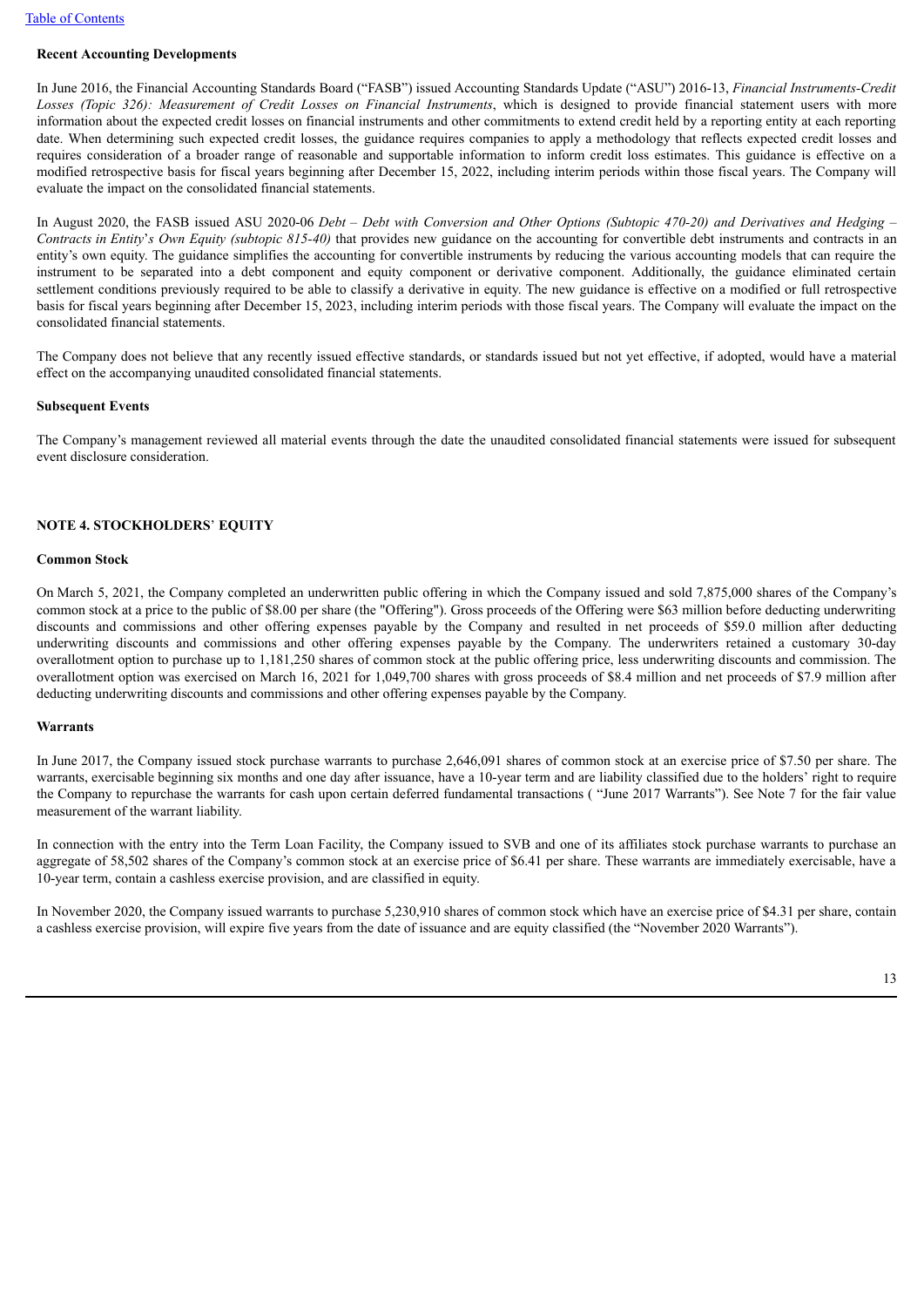The following is a summary of warrant activity for the three months ended March 31, 2022:

|             |           |             |           | Remaining             |                  |
|-------------|-----------|-------------|-----------|-----------------------|------------------|
|             |           |             |           | Contractual           | Aggregate        |
| Outstanding |           | Outstanding |           | Term                  | Intrinsic Value  |
| 12/31/2021  | Exercised | 3/31/22     |           | (in years)            | (in thousands)   |
| 2,457,501   |           | 2,457,501   | 7.50      | 5.2                   |                  |
|             |           |             |           |                       |                  |
| 4,109,344   |           |             | 4.31      |                       |                  |
| 29,251      |           | 29,251      | 6.41      | 5.4                   |                  |
| 6,596,096   |           | 6,596,096   | 4.47      | 4.2                   |                  |
|             |           |             | 4,109,344 | <b>Exercise Price</b> | 3.6 <sub>5</sub> |

#### **Stock Options**

The following is a summary of stock option activity for the three months ended March 31, 2022:

|                                    | Number of<br><b>Options</b> |     | Weighted<br>Average<br><b>Exercise</b><br>Price | Weighted<br>Average<br>Remaining<br>Contractual<br>Term<br>(in years) | Aggregate<br>Intrinsic<br><b>Value</b><br>(in<br>thousands) |       |
|------------------------------------|-----------------------------|-----|-------------------------------------------------|-----------------------------------------------------------------------|-------------------------------------------------------------|-------|
| Outstanding, December 31, 2021     | 3,498,297                   |     | 10.07                                           | 7.27                                                                  |                                                             | 7,456 |
| Granted                            | 760,000                     |     | 5.07                                            |                                                                       |                                                             |       |
| Exercised, cancelled, or forfeited | (69,291)                    |     | 14.44                                           |                                                                       |                                                             |       |
| Outstanding, March 31, 2022        | 4,189,006                   | \$. | 9.08                                            | 7.64                                                                  | -S                                                          | 946   |
| Exercisable, March 31, 2022        | 2,116,338                   | \$. | 10.75                                           | 6.1                                                                   |                                                             | 629   |

On September 13, 2018, the Company's stockholders approved the 2018 Incentive Plan (as amended from time to time, the "2018 Plan"). The 2018 Plan provides that the Company may grant equity interests to employees, consultants, and members of the Board of Directors in the form of incentive and nonqualified stock options, restricted stock and restricted stock units, stock appreciation rights and various other forms of stock-based awards. On November 10, 2020, the Company held its 2020 annual meeting of stockholders at which the Company's stockholders approved an amendment to the 2018 Plan, to increase the number of shares of the Company's common stock issuable under the 2018 Plan by 1,750,000 shares. On November 9, 2021, the Company held its 2021 annual meeting of stockholders at which the Company's stockholders approved an amendment to the 2018 Plan to increase the number of shares of the Company's common stock issuable under the 2018 Plan by 4,000,000 shares (the "Plan Amendment"). The Board of Directors of the Company previously approved the Plan Amendment on August 3, 2021, subject to stockholder approval. There are 7,000,000 shares authorized for issuance pursuant to the 2018 Plan, of which 3,669,650 shares are available for issuance under the 2018 Plan.

Prior to the approval of the 2018 Plan, the Company granted options to employees, directors, advisors, and consultants from two former plans – the Old PLx Omnibus Stock Option Plan and the Dipexium 2013 Equity Incentive Plan (the "Prior Plans"). Upon the adoption of the 2018 Plan, the Prior Plans were frozen, and no new awards can be issued pursuant to the Prior Plans. The Company is no longer authorized to grant awards under these two plans.

The Company granted 760,000 options during the three months ended March 31, 2022 with an aggregate fair value of \$2.7 million calculated using the Black-Scholes model on the grant date. Variables used in the Black-Scholes model include: (1) discount rate ranging from 1.6% - 1.9%, (2) expected life of 6 years, (3) expected volatility of 82%, and (4) zero expected dividends. As of March 31, 2022, the Company had \$9.0 million in unamortized expense related to unvested options which is expected to be expensed over a weighted average of 2.2 years.

During the three months ended March 31, 2022 and 2021, the Company recorded \$1.1 million and \$0.6 million, respectively, in total stock-based compensation expense related to the stock options. Substantially all stock-based compensation expense is classified as selling, marketing and administrative expenses in the accompanying unaudited consolidated statements of operations.

#### **NOTE 5. COMMITMENTS AND CONTINGENCIES**

#### **Lease Agreements**

The Company presently leases office space under operating lease agreements, expiring in September 2023, and June 2024. The office leases require the Company to pay for its maintenance, and insurance. Rental expense under these agreements was \$0.03 million and \$0.09 million for the three months ended March 31, 2022 and 2021, respectively.

Operating lease ROU assets are included in right of use assets in the Company's unaudited consolidated balance sheets. Operating lease liabilities are included in other current and non-current liabilities in the Company's unaudited consolidated balance sheets.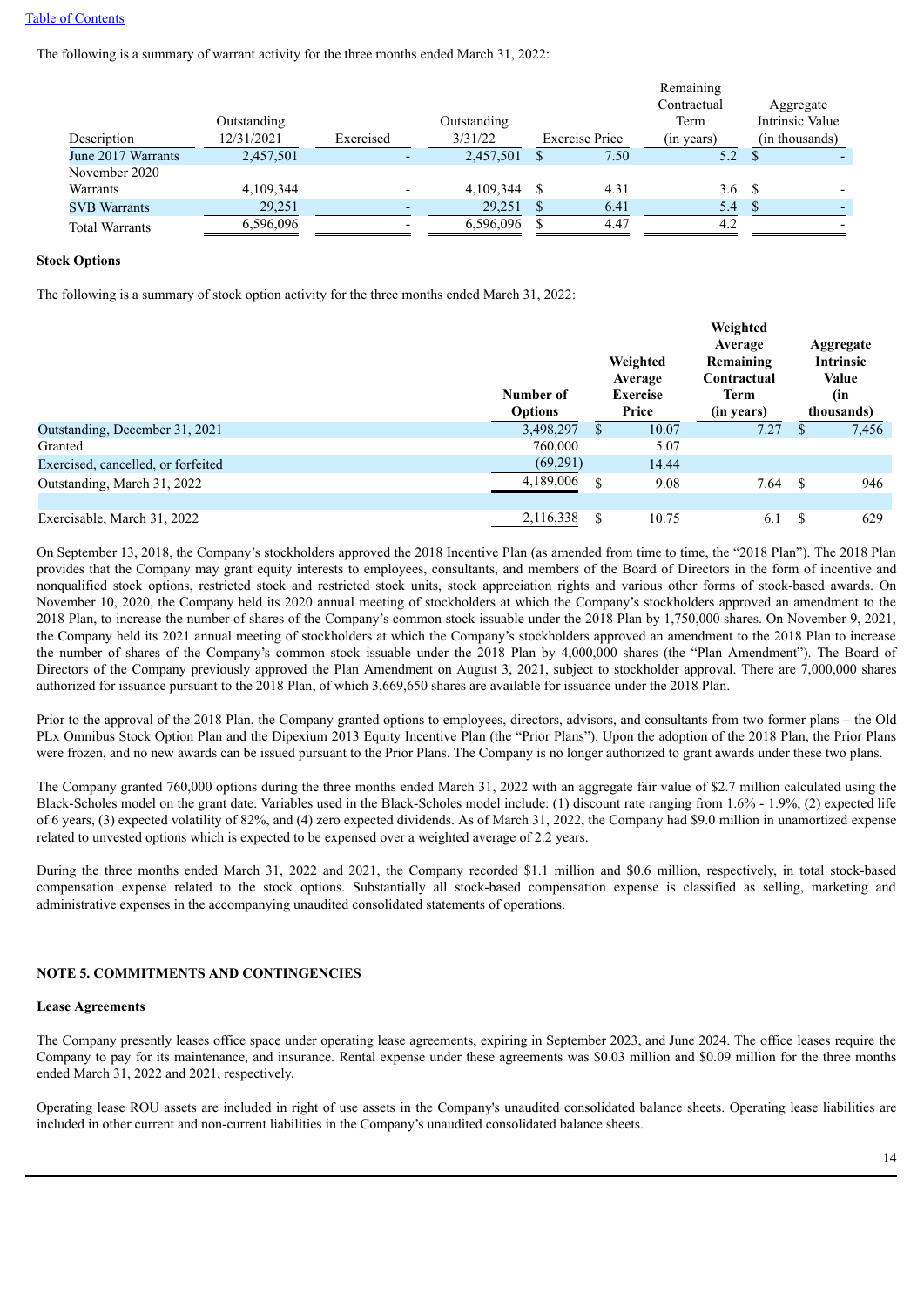All the Company's existing leases as of March 31, 2022 are classified as operating leases and have a weighted average remaining lease term of 1.9 years. Certain of the Company's existing leases have fair value renewal options, none of which the Company considers certain of being exercised or included in the minimum lease term. The discount rate used in the calculation of the Company's lease liability ranges from 7.25% to 9.50%.

A maturity analysis of the Company's operating leases follows:

| Future undiscounted cash flows: |   |            |
|---------------------------------|---|------------|
| 2022                            | S | 98,756     |
| 2023                            |   | 113,823    |
| 2024                            |   | 30,132     |
| Total                           |   | 242,711    |
|                                 |   |            |
| Discount factor                 |   | (19, 851)  |
| Lease liability                 |   | 222,860    |
| Current lease liability         |   | (117, 131) |
| Non-current lease liability     |   | 105,729    |

#### **Purchase Commitments**

As of March 31, 2022, the Company had entered into media and advertising commitments for VAZALORE of \$2.9 million which are expected to be paid during the second quarter of 2022.

The Company has supply agreements with its contract manufacturer and packager for VAZALORE which contain minimum annual purchase commitments that started in 2021 and continue through 2025. The minimum annual purchase commitments are intended to ensure that manufactured product is available when required to enable the Company to meet its expected market demand for VAZALORE.

## **NOTE 6. FAIR VALUE MEASUREMENTS**

Fair value is defined as the price that would be received in the sale of an asset or that would be paid to transfer a liability in an orderly transaction between market participants at the measurement date. The Company has categorized all investments recorded at fair value based upon the level of judgment associated with the inputs used to measure their fair value.

Hierarchical levels, directly related to the amount of subjectivity associated with the inputs to fair valuation of these assets and liabilities, are as follows:

- Level 1: Quoted prices in active markets for identical assets or liabilities that the organization has the ability to access at the reporting date.
- Level 2: Inputs other than quoted prices included in Level 1, which are either observable or that can be derived from or corroborated by observable data as of the reporting date.
- Level 3: Inputs include those that are significant to the fair value of the asset or liability and are generally less observable from objective resources and reflect the reporting entity's subjective determinations regarding the assumptions market participants would use in pricing the asset or liability.

The Company's financial instruments (cash and cash equivalents, receivables, and accounts payable) are carried in the consolidated balance sheet at cost, which reasonably approximates fair value based on their short-term nature. The Company's warrant liability is recorded at fair value, with changes in fair value being reflected in the statements of operations for the period of change.

## **Financial assets and liabilities measured at fair value on a recurring basis**

The Company evaluates financial assets and liabilities subject to fair value measurements on a recurring basis to determine the appropriate level at which to classify them each reporting period. This determination requires the Company to make subjective judgments as to the significance of inputs used in determining fair value and where such inputs lie within the hierarchy.

The June 2017 Warrants contain certain cash settlement features and, accordingly, the Company considered them to be liabilities and accounted for them at fair value using Level 3 inputs. The Company determined the fair value of this warrant liability using a binomial asset pricing model that consisted of a conditional probability weighted expected return method that values the Company's equity securities assuming various possible future outcomes to estimate the allocation of value within one or more of the scenarios. Using this method, unobservable inputs included the Company's equity value, expected timing of possible outcomes, risk free interest rates and stock price volatility. Variables used at March 31, 2022 include: (1) the Company stock price of \$4.04, (2) the risk-free rate of 2.42%, (3) remaining expected life of 5.2 years, and (4) expected volatility of 82%.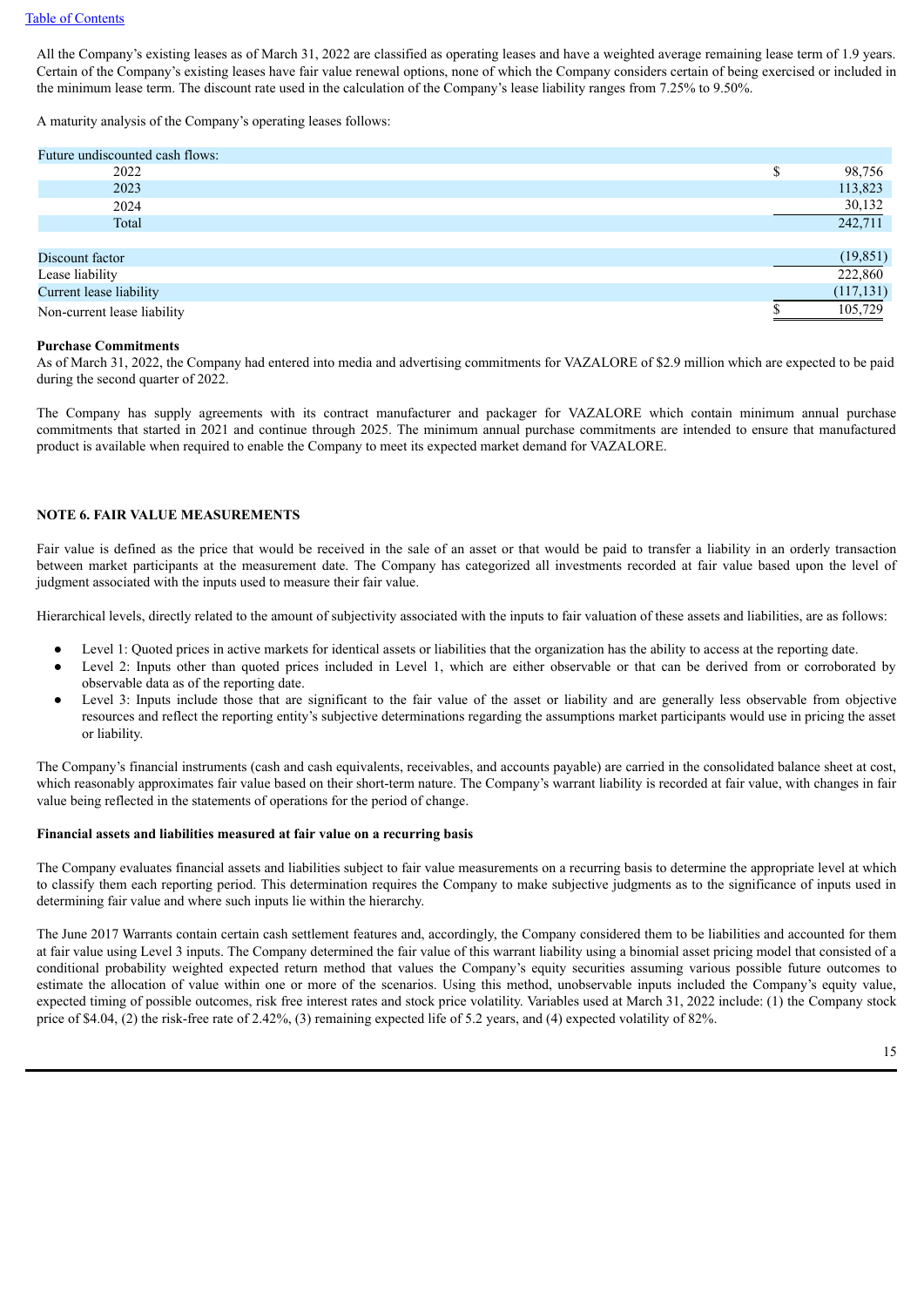#### Table of [Contents](#page-2-0)

The Series A Preferred Stock and the Series B Preferred Stock both contain a contingent put option and, accordingly, the Company considered the put options to be liabilities and accounted for them at fair value using Level 3 inputs. The Company determined the fair value of these liabilities was *de minimis* at issuance and as of March 31, 2022, due to the remote possibly of its occurrence, a Level 3 unobservable input.

The following table sets forth a summary of changes in the fair value of Level 3 liabilities measured at fair value on a recurring basis for the three months ended March 31, 2022:

| <b>Description</b> | <b>Balance at</b><br>December 31,<br>2021 |        | <b>Established</b><br>in $2022$ |       | Change in<br><b>Fair Value</b> | <b>Balance at</b><br>March 31,<br>2022 |
|--------------------|-------------------------------------------|--------|---------------------------------|-------|--------------------------------|----------------------------------------|
| Warrant liability  |                                           | 12,818 |                                 | $- S$ | (7, 408)                       | 5,410                                  |

The following table identifies the carrying amounts of such liabilities at March 31, 2022 and December 31, 2021:

| <b>Description</b>                             | Level 1                        | <b>Level 2</b>                      | Level 3               | <b>Total</b>                   |
|------------------------------------------------|--------------------------------|-------------------------------------|-----------------------|--------------------------------|
| Warrant liability<br>Balance at March 31, 2022 | ٠.<br>$\overline{\phantom{a}}$ | ٠<br>۰D<br>$\overline{\phantom{a}}$ | 5,410<br>۰D.<br>5,410 | 5,410<br><sup>2</sup><br>5,410 |
| <b>Description</b>                             | Level 1                        | Level 2                             | Level 3               | <b>Total</b>                   |
| Warrant liability                              | $\sim$                         | ۰.                                  | 12,818<br>Ъ.          | 12,818                         |
| Balance at December 31, 2021                   | $\overline{\phantom{a}}$       |                                     | 12,818                | 12,818                         |

### **Financial assets and liabilities carried at fair value on a non-recurring basis**

The Company does not have any financial assets or liabilities measured at fair value on a non-recurring basis.

#### **Non-financial assets and liabilities carried at fair value on a recurring basis**

The Company does not have any non-financial assets or liabilities measured at fair value on a recurring basis.

## **Non-financial assets and liabilities carried at fair value on a non-recurring basis**

The Company measures its long-lived assets, including property and equipment and goodwill, at fair value on a non-recurring basis when they are deemed to be impaired. No such impairment was recognized during the three months ended March 31, 2022 and 2021.

### **NOTE 7. SUBSEQUENT EVENTS**

The Company's management reviewed all material events through the date the unaudited consolidated financial statements were issued for subsequent event disclosure consideration and none were noted.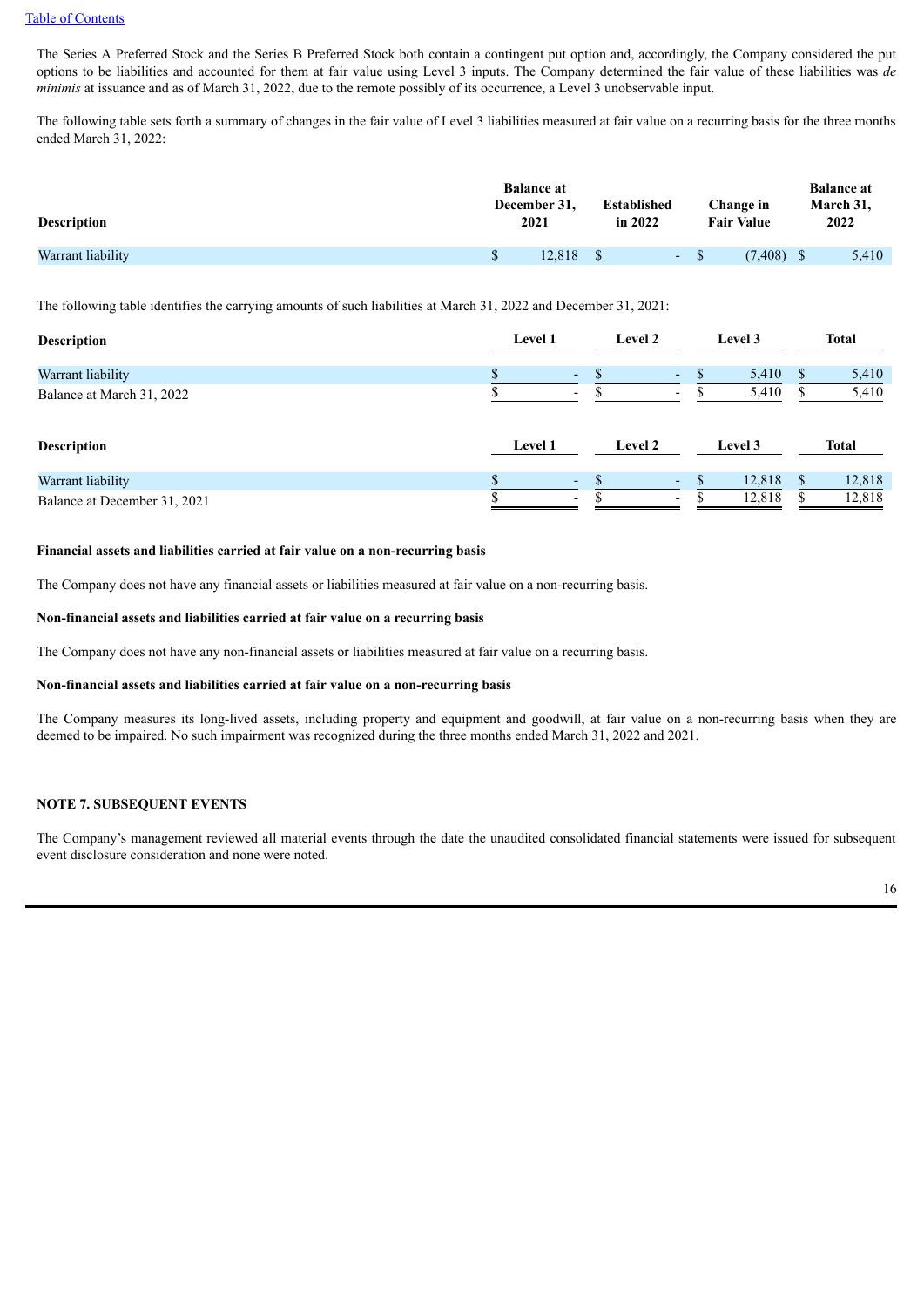## <span id="page-17-0"></span>**ITEM 2. MANAGEMENT**'**S DISCUSSION AND ANALYSIS OF FINANCIAL CONDITION AND RESULTS OF OPERATIONS**

Statements in this Quarterly Report on Form 10-Q (the "Quarterly Report") that are not strictly historical are forward-looking statements and include statements about products in development, results and analyses of pre-clinical studies, clinical trials and studies, research and development expenses, cash expenditures, and alliances and partnerships, among other matters. You can identify these forward-looking statements because they involve our expectations, intentions, beliefs, plans, projections, anticipations, or other characterizations of future events or circumstances. These forward-looking statements are not guarantees of future performance and are subject to risks and uncertainties that may cause actual results to differ materially from those in the forward-looking statements as a result of any number of factors. These factors include, but are not limited to, risks relating to our ability to conduct and obtain successful results from ongoing clinical trials, commercialize our technology, obtain regulatory approval for our product candidates, contract with third parties to adequately test and manufacture our proposed therapeutic products, protect our intellectual property rights and obtain additional financing to continue our development efforts. We do not undertake to update any of these forward-looking statements or to announce the *results of any revisions to these forward-looking statements except as required by law.*

We urge you to read this entire Quarterly Report, including the "Risk Factors" referenced under Part II. Item 1A, the financial statements, and related notes. The information contained herein is current as of the date of this Quarterly Report (March 31, 2022), unless another date is specified. We prepare our interim financial statements in accordance with U.S. Generally Accepted Accounting Principles ("GAAP"). Our financials and results of operations for the three months ended March 31, 2022 and 2021 are not necessarily indicative of our prospective financial condition and results of operations for the pending full fiscal year ending December 31, 2022. The interim financial statements presented in this Quarterly Report as well as other information relating to the Company contained in this Quarterly Report should be read in conjunction and together with the reports, statements and information filed by us with the United States Securities and Exchange Commission (the "SEC").

Our Management's Discussion and Analysis of Financial Condition and Results of Operations is provided in addition to the accompanying financial statements and notes to assist readers in understanding our results of operations, financial condition, and cash flows.

#### **Overview**

We are a commercial-stage drug delivery platform technology company focused on improving how and where APIs are absorbed in the GI tract via our clinically validated and patent protected PLxGuard™ technology. We believe this platform has the potential to improve the absorption of many drugs currently on the market or in development and to reduce the risk of stomach injury associated with certain drugs.

VAZALORE is an FDA-approved liquid-filled aspirin capsule, available in 81 mg and 325 mg doses. VAZALORE delivers aspirin differently from plain and enteric coated aspirin products. The special complex inside the capsule allows for targeted release of aspirin, limiting its direct contact with the stomach lining. VAZALORE delivers fast, reliable absorption for pain relief plus the lifesaving benefits of aspirin.

Our commercialization strategy targets the OTC market, taking advantage of the existing distribution channels for aspirin. We market VAZALORE to the healthcare professional and the consumer through several sales and marketing channels. Our product pipeline also includes other oral NSAIDs using the PLxGuard drug delivery platform that may be developed, including PL1200 Ibuprofen 200 mg and PL1100 Ibuprofen 400 mg, for pain and inflammation in Phase 1 clinical stage. We are also screening additional compounds outside the NSAID category for possible development using our PLxGuard drug delivery platform.

## **Critical Accounting Policies**

Our consolidated financial statements have been prepared in accordance with U.S. GAAP. The preparation of these financial statements requires management to make estimates and assumptions that affect the reported amounts of assets, liabilities, revenues and expenses. Note 3 of the Notes to the Consolidated Financial Statements (unaudited) included elsewhere herein describes the significant accounting policies used in the preparation of the financial statements. Certain of these significant accounting policies are considered to be critical accounting policies, as defined below.

A critical accounting policy is defined as one that is both material to the presentation of our financial statements and requires management to make difficult, subjective or complex judgments that could have a material effect on our financial condition and results of operations. Specifically, critical accounting estimates have the following attributes: (1) we are required to make assumptions about matters that are highly uncertain at the time of the estimate; and (2) different estimates we could reasonably have used, or changes in the estimate that are reasonably likely to occur, would have a material effect on our financial condition or results of operations.

Estimates and assumptions about future events and their effects cannot be determined with certainty. We base our estimates on historical experience and on various other assumptions believed to be applicable and reasonable under the circumstances. These estimates may change as new events occur, as additional information is obtained and as our operating environment changes. These changes have historically been minor and have been included in the financial statements as soon as they became known. Based on a critical assessment of our accounting policies and the underlying judgments and uncertainties affecting the application of those policies, management believes that our financial statements are fairly stated in accordance with U.S. GAAP and present a meaningful presentation of our financial condition and results of operations. We believe the following critical accounting policies reflect our more significant estimates and assumptions used in the preparation of our consolidated financial statements: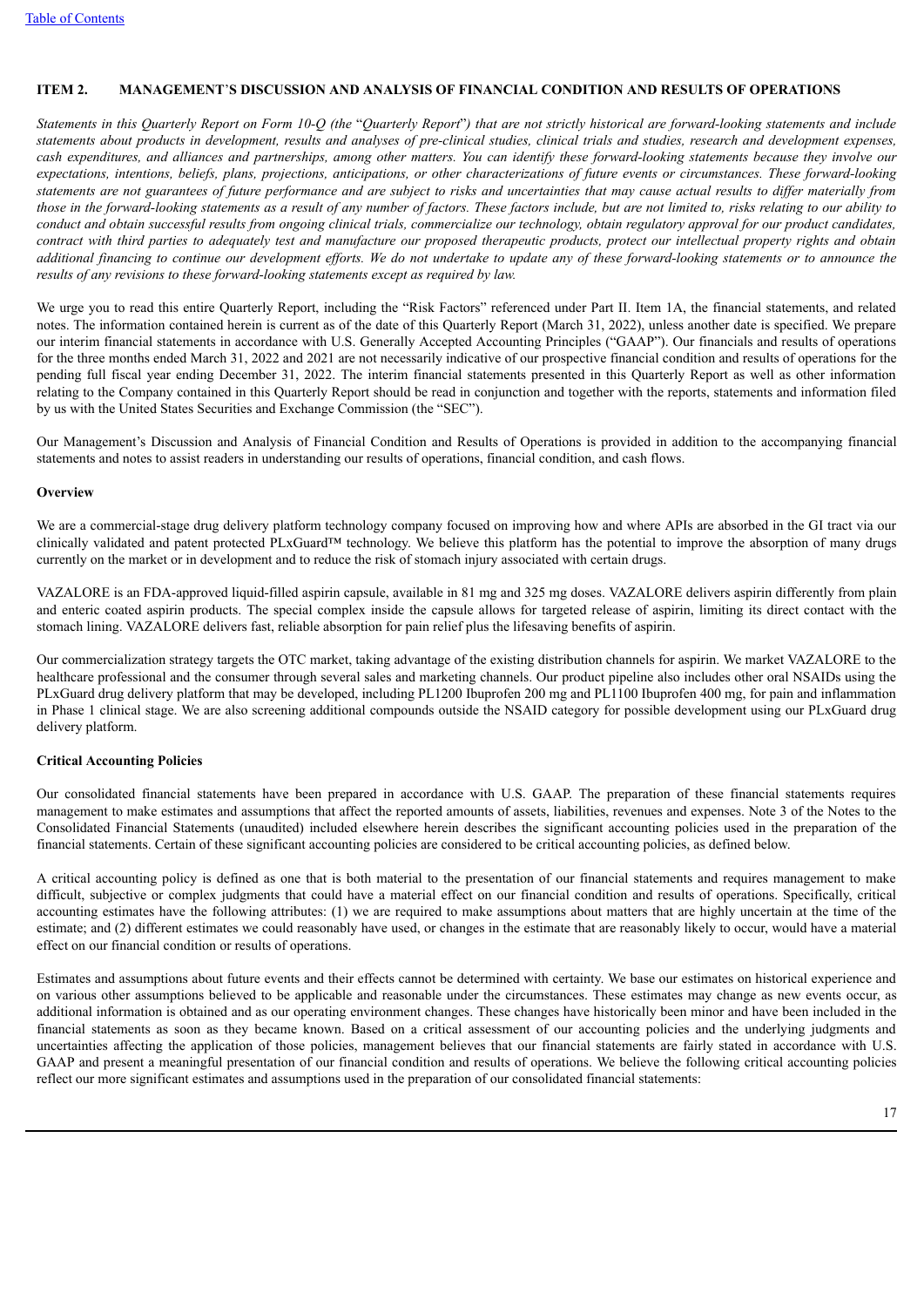## *Impact of COVID-19 Pandemic on Financial Statements*

On March 11, 2020, the World Health Organization declared the outbreak of COVID-19 as a "pandemic", or a worldwide spread of a new disease. Many countries imposed quarantines and restrictions on travel and mass gatherings to slow the spread of the virus and have closed non-essential businesses.

In response to COVID-19, the Company has not experienced a significant disruption or delay in the development, manufacturing or sale of VAZALORE, and has not otherwise experienced any significant negative impact on its financial condition, results of operations or cash flows. However, the extent to which COVID-19 may impact our business will depend on future developments, which are highly uncertain and cannot be predicted with confidence, such as the duration of the pandemic, travel restrictions and social distancing in the United States and other countries, business closures or business disruptions and the effectiveness of actions taken in the United States and other countries to contain and treat the pandemic. The unaudited consolidated financial statements do not include any adjustments that might result from the outcome of this uncertainty.

The Company has not experienced any significant negative impact on its March 31, 2022 unaudited consolidated financial statements related to COVID-19.

#### *Use of Estimates*

The preparation of our unaudited consolidated financial statements in conformity with U.S. GAAP requires management to make estimates and assumptions that affect the reported amounts of assets and liabilities and disclosure of contingent assets and liabilities at the date of the consolidated financial statements and the reported amount of revenues and expenses during the reporting period. In the accompanying unaudited consolidated financial statements, estimates are used for, but not limited to, the impairment assessment of goodwill, the fair value of warrant liability, the fair value of stockbased compensation, allowance for inventory obsolescence, and deferred taxes and associated valuation allowance. Actual results could differ from those estimates.

#### *Fair Value Measurements*

Fair value is defined as the price that would be received in the sale of an asset or that would be paid to transfer a liability in an orderly transaction between market participants at the measurement date. The Company has categorized all investments recorded at fair value based upon the level of judgment associated with the inputs used to measure their fair value.

Hierarchical levels, directly related to the amount of subjectivity associated with the inputs to fair valuation of these assets and liabilities, are as follows:

- Level 1: Quoted prices in active markets for identical assets or liabilities that the organization has the ability to access at the reporting date.
- Level 2: Inputs other than quoted prices included in Level 1, which are either observable or that can be derived from or corroborated by observable data as of the reporting date.
- Level 3: Inputs include those that are significant to the fair value of the asset or liability and are generally less observable from objective resources and reflect the reporting entity's subjective determinations regarding the assumptions market participants would use in pricing the asset or liability.

#### *Revenue Recognition*

The Company analyzes contracts to determine the appropriate revenue recognition using the following steps: (i) identification of contracts with customers; (ii) identification of distinct performance obligations in the contract; (iii) determination of contract transaction price; (iv) allocation of contract transaction price to the performance obligations; and (v) determination of revenue recognition based on timing of satisfaction of the performance obligation. The Company recognizes revenues upon the satisfaction of its performance obligations (upon transfer of control of promised goods or services to customers) in an amount that reflects the consideration to which it expects to be entitled to in exchange for those goods or services. Deferred revenue results from cash receipts from or amounts billed to customers in advance of the transfer of control of the promised services to the customer and is recognized as performance obligations are satisfied. When sales commissions or other costs to obtain contracts with customers are considered incremental and recoverable, those costs are deferred and then amortized as selling and marketing expenses on a straight-line basis over an estimated period of benefit.

The Company began generating revenue in the U.S. from its sales of VAZALORE in 81 mg and 325 mg doses in the third quarter of 2021 and recognizes revenue when control of a promised good is transferred to a customer in an amount that reflects consideration that the Company expects to be entitled to in exchange for that good. This occurs either when the finished goods are delivered to the customer or when a product is picked up by the customer or the customer's carrier. The Company recognized total revenue from sales of VAZALORE of \$2.1 million with \$1.7 million or 79% of net sales for the 81 mg dose and \$0.4 million or 21% of net sales for the 325 mg dose for the three months ended March 31, 2022.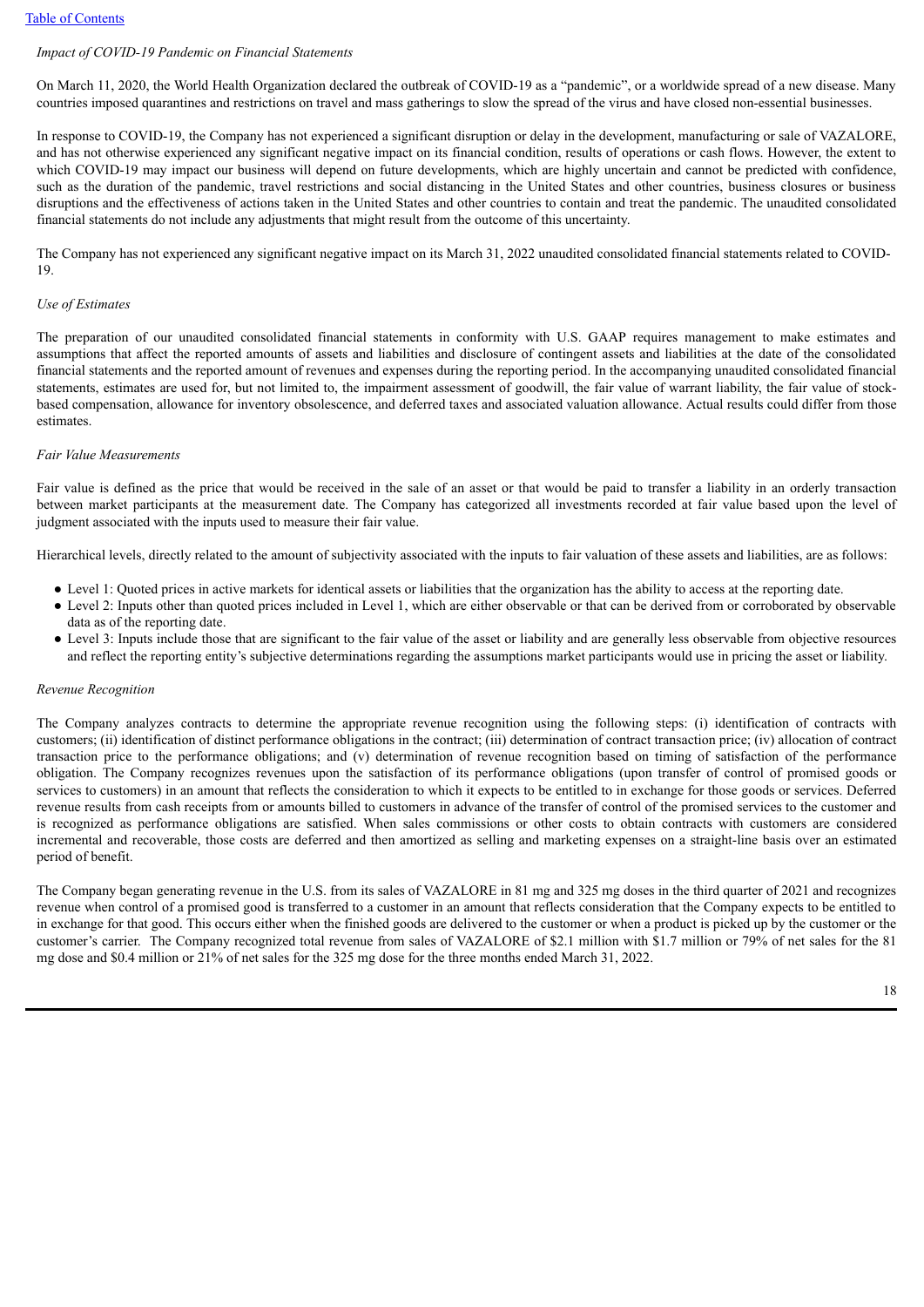# *Research and Development Expenses*

Costs incurred in connection with research and development activities are expensed as incurred. Research and development expenses consist of direct and indirect costs associated with manufacturing and regulatory activities, and include fees paid to various entities that perform research-related services for the Company.

## *Stock-Based Compensation*

The Company recognizes expense in the consolidated statements of operations for the fair value of all stock-based compensation to key employees, nonemployee directors and advisors, generally in the form of stock options. The Company uses the Black-Scholes option valuation model to estimate the fair value of stock options on the grant date. Compensation cost is amortized on a straight-line basis over the vesting period for each respective award. The Company accounts for forfeitures as they occur.

## **Adopted Accounting Guidance**

For a discussion of significant accounting guidance recently adopted or unadopted accounting guidance that has the potential of being significant, see Note 3 of the Notes to the Unaudited Consolidated Financial Statements included elsewhere herein.

## **Non-GAAP Financial Measures**

We prepare and publicly release quarterly unaudited financial statements prepared in accordance with generally accepted accounting principles ("GAAP"). We also disclose and discuss certain non-GAAP financial measures in our public releases, investor conference calls and filings with the SEC. The non-GAAP financial measures that we disclose include adjusted non-GAAP loss attributable to common stockholders and adjusted non-GAAP net loss per common share. Non-GAAP net loss per share is defined as net loss per share excluding the change in the fair value of warrant liability and dividends related to our preferred stock.

We consider adjusted non-GAAP net loss and adjusted non-GAAP net loss per basic and diluted earnings per share to be an important financial indicator of our operating performance, providing investors and analysts with a useful measure of operating results unaffected by the impact on the financial statements of the volatility of the change in the fair value of the warrant liability and non-cash and non-recurring dividends on our preferred stock. Management uses adjusted non-GAAP net loss and adjusted non-GAAP net loss per share when analyzing our performance. Adjusted non-GAAP net loss and adjusted non-GAAP net loss per share should be considered in addition to, but not in lieu of net loss or net loss per share reported under GAAP.

A reconciliation of adjusted non-GAAP net loss per share to the most directly comparable GAAP finance measure is provided below.

|                                                                     | <b>Three Months Ended</b><br>March 31, |                |  |              |  |  |
|---------------------------------------------------------------------|----------------------------------------|----------------|--|--------------|--|--|
| (in thousands, except share and per share data)                     |                                        | 2022           |  | 2021         |  |  |
| Net loss attributable to common stockholders - GAAP<br>Adjustments: | \$                                     | $(10,785)$ \$  |  | (11, 862)    |  |  |
| Change in fair value of warrant liability<br>Preferred dividends    |                                        | (7, 408)       |  | 7,935<br>322 |  |  |
| Adjusted non-GAAP net loss attributable to common stockholders      |                                        | $(18, 193)$ \$ |  | (3,605)      |  |  |
| Adjusted non-GAAP net loss per common share - basic and diluted     |                                        | $(0.66)$ \$    |  | (0.22)       |  |  |
| Weighted average shares of common shares - basic and diluted        |                                        | 27,539,229     |  | 16, 361, 583 |  |  |

## **RESULTS OF OPERATIONS**

# **Comparison of Three Months Ended March 31, 2022 and 2021**

## *Revenue*

Total revenues were \$2.1 million for the three months ended March 31, 2022, compared to no revenue for the three months ended March 31, 2021, and reflected the launch of VAZALORE 81 mg and 325 mg dose strengths with initial distribution to U.S. retail channels in the third quarter of 2021. Net sales were led by the 81 mg dose strength (consisting of two SKUs), which represented 79% of total revenues in the first quarter of 2022.

## *Gross Profit*

Gross profit for the three months ended March 31, 2022 of \$0.9 million. Gross margin of 44% reflects outsourced manufacturing and packaging costs, shipping costs, quality assurance and royalties. Gross profit from our 325 mg dose is lower than our 81 mg dose due to the proportionally higher use of raw materials and the manufacturing of smaller batch sizes, notwithstanding a list price that is equal to the 81 mg 30 count bottle. We are working on expanding our manufacturing capacity by the end of 2022 which we expect will improve gross margin.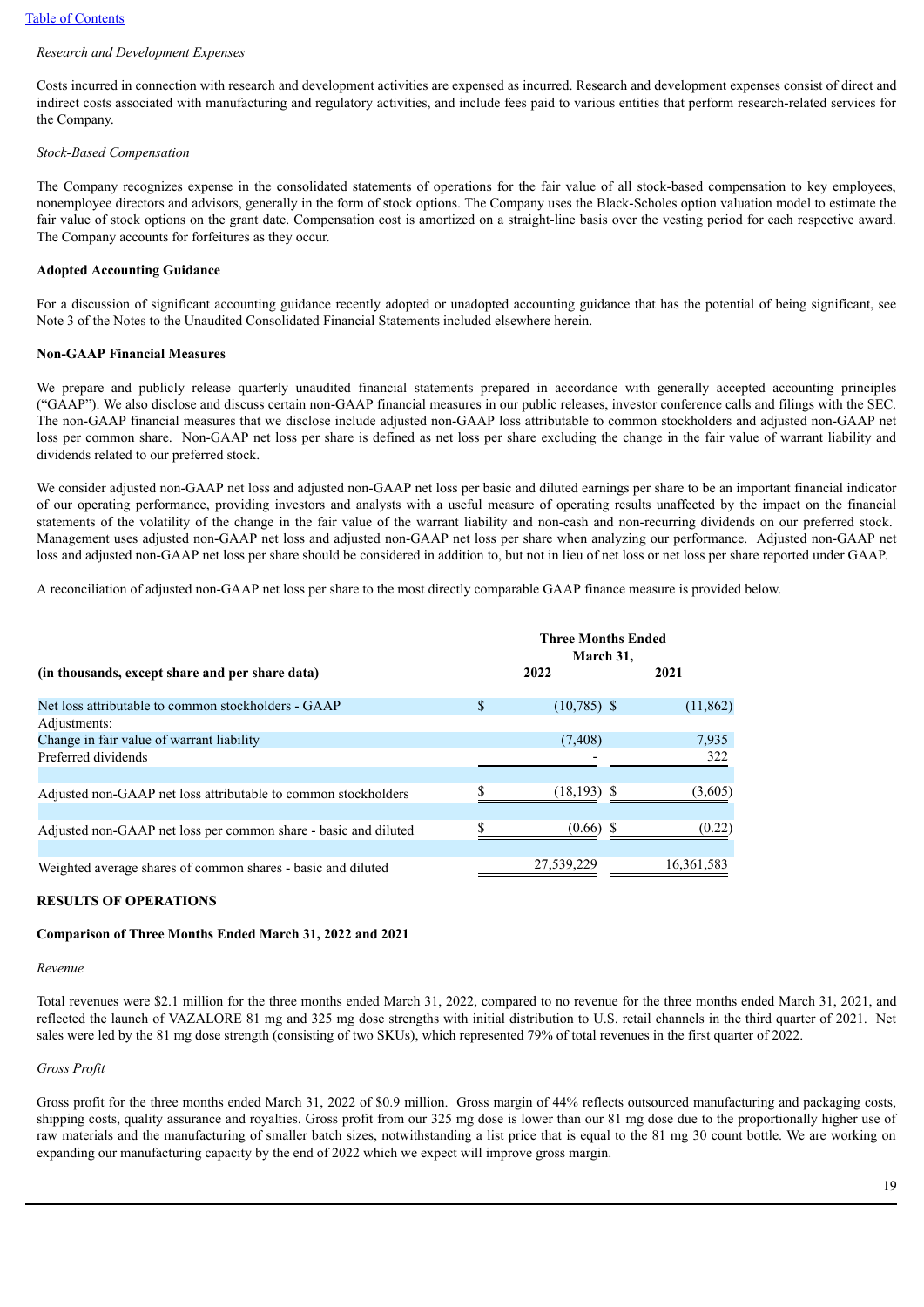# *Operating Expenses*

Total operating expenses were \$19.1 million for the three months ended March 31, 2022, increased from operating expenses of \$3.6 million for the three months ended March 31, 2021and reflected the promotional activities and associated expenses for the continued commercial launch of VAZALORE. Operating expenses for the three months ended March 31, 2022 and 2021 were as follows:

|                                                | <b>Three Months Ended</b>          |  |       |  |                     |               |  |
|------------------------------------------------|------------------------------------|--|-------|--|---------------------|---------------|--|
|                                                | March 31.                          |  |       |  | Increase (Decrease) |               |  |
|                                                | 2022                               |  | 2021  |  |                     | $\frac{6}{9}$ |  |
|                                                | (in thousands, except percentages) |  |       |  |                     |               |  |
| <b>Operating Expenses</b>                      |                                    |  |       |  |                     |               |  |
| Research and development expenses              | 654                                |  | 959   |  | (305)               | (32)%         |  |
| Selling, marketing and administrative expenses | 18.456                             |  | 2,636 |  | 15,820              | 600%          |  |
| Total operating expenses                       | 19.110                             |  | 3,595 |  | 15,515              | 432%          |  |

#### *Research and Development Expenses*

Research and development expense consists of expenses incurred while performing research and development activities to discover, develop, or improve potential product candidates we seek to develop. This includes conducting preclinical studies and clinical trials, manufacturing and other development efforts, and activities related to regulatory filings for product candidates. We recognize research and development expenses as they are incurred. Our research and development expenses primarily consist of (i) direct and indirect costs associated with specific projects and manufacturing activities, and (ii) fees paid to various entities that perform research related services for us.

Research and development expenses were \$0.7 million for the three months ended March 31, 2022 compared to \$1.0 million for the three months ended March 31, 2021. The decrease reflects the non-recurrence of the prior year costs for pre-commercial manufacturing-related activities such as validation and optimization work for VAZALORE.

## *Selling, Marketing and Administrative Expenses*

SM&A expenses include costs related to functions such as sales, marketing, corporate management, insurance, and legal costs. Broker commissions are incurred and expensed as SM&A costs in the underlying consolidated statements of operations when the underlying sales take place. SM&A expenses also include costs for advertising (excluding the costs of cooperative advertising programs, which are reflected in net sales), contract field force, and consumer promotion costs (such as on-shelf advertisements and displays). SM&A costs are expensed as incurred.

Selling, marketing and administrative expenses totaled \$18.5 million for the three months ended March 31, 2022, compared to \$2.6 million for the three months ended March 31, 2021. The increase primarily reflects higher sales and marketing expenses related to the VAZALORE launch. In the third quarter of 2021, a cardiovascular specialty field force and a national media television campaign were launched to raise awareness amongst healthcare professionals and consumers. Non-cash stock-based compensation was \$1.1 million in the current period versus \$0.6 million in the prior year period.

## *Other income (expense), net*

Other income (expense), net totaled \$7.4 million of other income and \$7.9 million of other expense for the three months ended March 31, 2022 and 2021, respectively. The variance is largely attributable to the non-cash change in fair value of warrant liability primarily due to the fluctuation of the price of the Company's common stock.

## **LIQUIDITY AND CAPITAL RESOURCES**

## **Financial Condition**

The following table summarizes the primary uses and sources of cash for the periods indicated:

|                                           |    | <b>Three Months Ended</b><br>March 31, |      |         |  |  |
|-------------------------------------------|----|----------------------------------------|------|---------|--|--|
|                                           |    | 2022                                   | 2021 |         |  |  |
| Net cash used in operating activities     | S. | $(16,893)$ \$                          |      | (4,282) |  |  |
| Net cash provided by financing activities | S  | $\sim$                                 | -S   | 66,257  |  |  |
|                                           |    |                                        |      | 20      |  |  |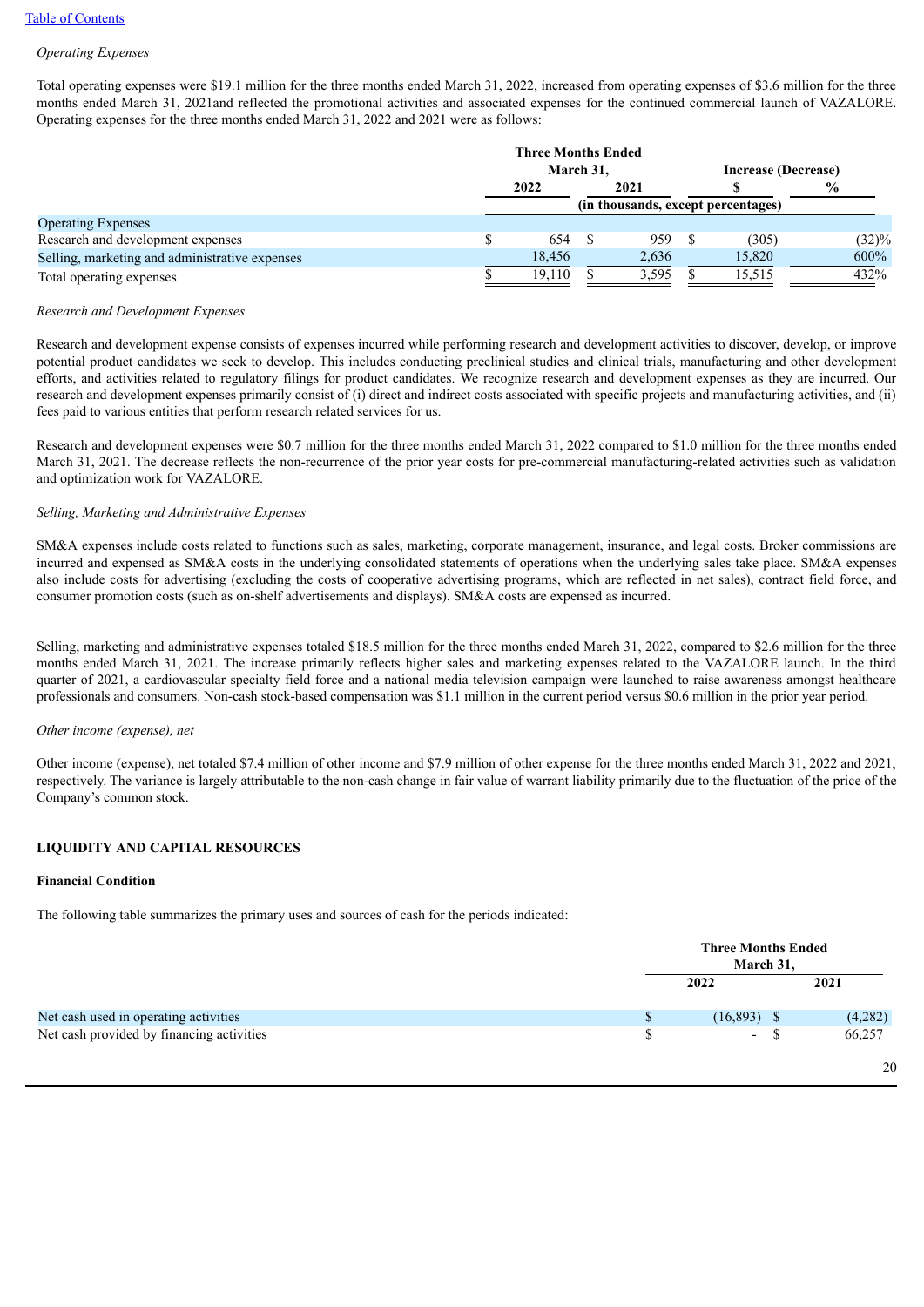# *Net Cash Used in Operating Activities*

Net cash used in operating activities of \$16.9 million and \$4.3 million for the three months ended March 31, 2022 and 2021, respectively, is higher in 2022 due to the combination of higher operating expenses primarily related to sales and marketing and increased inventory purchases to support the continued launch of VAZALORE, offset by the timing of expense payments.

## *Net Cash Provided by Financing Activities*

Net cash provided by financing activities totaled \$0 during the three months ended March 31, 2022 compared to \$66.3 million during the three months ended March 31, 2021. The prior year period reflects net proceeds from the Offering (as defined in Note 4 of the Notes to the Consolidated Financial Statements (unaudited)).

## *Future Liquidity and Capital Needs*

Even though we are generating revenue, we may never achieve profitability, and even if we do achieve profitability in the future, we may not be able to sustain profitability in subsequent periods. Our prior losses, combined with expected future losses, have had and will continue to have an adverse effect on our stockholders' equity and working capital. If we are unable to achieve and sustain profitability, the market value of our common stock will likely decline. Because of the numerous risks and uncertainties associated with developing biopharmaceutical products, we are unable to predict the extent of any future losses or when, if ever, we will become profitable. Although the achievement of future profitable operations and the ability to generate sufficient cash from operations is uncertain at this time, based on the Company's plans, the Company has adequate cash on hand at March 31, 2022 to fund its obligations for at least one year from the date these financial statements were issued, which mitigates the substantial doubt consideration.

Our future capital requirements will remain dependent upon a variety of factors, including cash flow from operations, the ability to increase sales, increasing our gross profits from current levels, reducing sales and administrative expenses as a percentage of net sales, continued development of customer relationships, and our ability to market our new products successfully. However, based on our results from operations, we may determine that we need to obtain additional financing in the future to further our commercialization plan. We may obtain additional financing through public or private equity offerings, debt financings (including related-party financings), a credit facility or strategic collaborations. Additional financing may not be available to us when we need it or it may not be available to us on favorable terms, if at all. Our failure to raise capital as and when needed could have a negative impact on our financial condition and our ability to pursue our business strategies. We currently have no understandings, commitments or agreements relating to any of these types of transactions. If we are unable to raise additional funds when needed, we may be required to sell or license our technologies or clinical product candidates or programs that we would prefer to develop and commercialize ourselves.

## <span id="page-21-0"></span>**ITEM 3. QUANTITATIVE AND QUALITATIVE DISCLOSURES ABOUT MARKET RISK**

We are not required to provide the information required by this item as we are considered a smaller reporting company, as defined in Section 229.10(f)(1) of Regulation S-K.

## <span id="page-21-1"></span>**ITEM 4. CONTROLS AND PROCEDURES**

## **Evaluation of Disclosure Controls and Procedures**

Disclosure controls and procedures are controls and other procedures that are designed to ensure that information required to be disclosed in our reports filed or submitted under the Exchange Act, is recorded, processed, summarized, and reported within the time periods specified in the SEC's rules and forms. Disclosure controls and procedures include, without limitation, controls and procedures designed to ensure that information required to be disclosed in our reports filed under the Exchange Act is accumulated and communicated to management, including our principal executive officer and principal financial officer, as appropriate, to allow timely decisions regarding required disclosure.

Based on an evaluation under the supervision, and with the participation, of the Company's management, the Company's principal executive officer and principal financial officer have concluded that the Company's disclosure controls and procedures as defined in Rules 13a-15(e) and 15d-15(e) under the Exchange Act were effective as of March 31, 2022 to ensure that information required to be disclosed by the Company in reports that it files or submits under the Exchange Act is (i) recorded, processed, summarized and reported within the time periods specified in the SEC's rules and forms and (ii) accumulated and communicated to the Company's management, including its principal executive officer and principal financial officer, as appropriate to allow timely decisions regarding required disclosure.

## **Changes in Internal Control Over Financial Reporting**

There were no changes in the Company's internal control over financial reporting during the quarter ended March 31, 2022 that have materially affected, or are reasonably likely to materially affect, the Company's internal control over financial reporting. We have not experienced any material impact to our internal controls over financial reporting despite the fact that many of our employees are working remotely. We are continually monitoring and assessing the COVID-19 pandemic situation on our internal controls to minimize the impact on their design and operating effectiveness.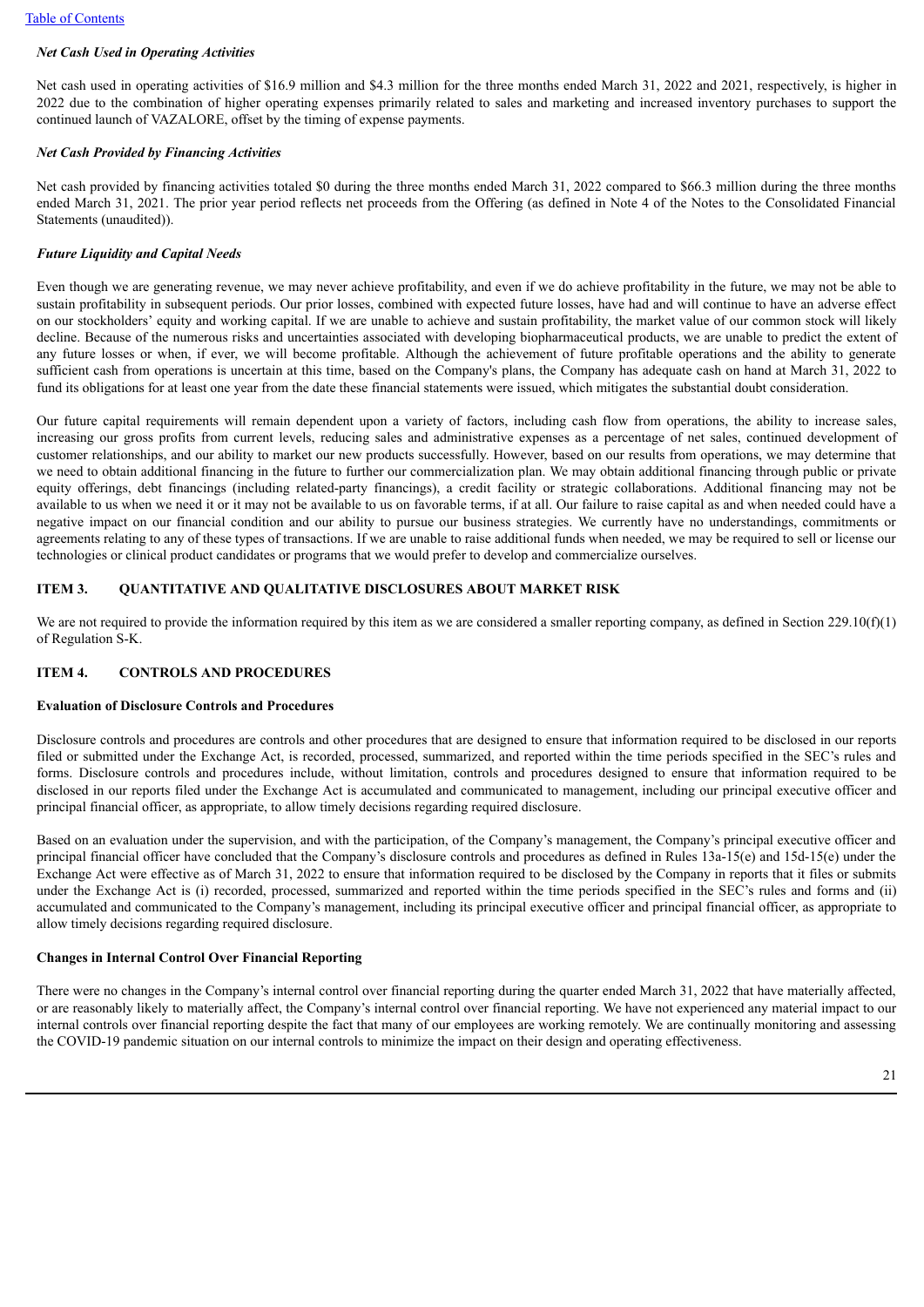# **Inherent Limitations Over Internal Controls**

The Company's internal control over financial reporting is designed to provide reasonable assurance regarding the reliability of financial reporting and the preparation of financial statements for external purposes in accordance with U.S. GAAP. The Company's internal control over financial reporting includes those policies and procedures that:

- pertain to the maintenance of records that, in reasonable detail, accurately and fairly reflect the transactions and dispositions of the Company's assets;
- provide reasonable assurance that transactions are recorded as necessary to permit preparation of financial statements in accordance with U.S. GAAP, and that the Company's receipts and expenditures are being made only in accordance with authorizations of the Company's management and directors; and
- provide reasonable assurance regarding prevention or timely detection of unauthorized acquisition, use, or disposition of the Company's assets that could have a material effect on the financial statements.

Management, including the Company's principal executive officer and principal financial officer, does not expect that the Company's internal controls will prevent or detect all errors and all fraud. A control system, no matter how well designed and operated, can provide only reasonable, not absolute, assurance that the objectives of the control system are met. Further, the design of a control system must reflect the fact that there are resource constraints, and the benefits of controls must be considered relative to their costs. Because of the inherent limitations in all control systems, no evaluation of internal controls can provide absolute assurance that all control issues and instances of fraud, if any, have been detected. Also, any evaluation of the effectiveness of controls with respect to future periods is subject to the risk that those internal controls may become inadequate because of changes in business conditions, or that the degree of compliance with the policies or procedures may deteriorate.

## <span id="page-22-0"></span>**PART II. OTHER INFORMATION**

## <span id="page-22-1"></span>**ITEM 1. LEGAL PROCEEDINGS**

From time to time we are party to legal proceedings that we believe to be ordinary, routine litigation incidental to the business of present or former operations. It is management's opinion, based on the advice of counsel, that the ultimate resolution of such litigation will not have a material adverse effect on our financial condition, results of operations or cash flows.

## <span id="page-22-2"></span>**ITEM 1A. RISK FACTORS**

In addition to the other information set forth in this Quarterly Report, please carefully consider the risk factors described in our most recent Annual Report on Form 10-K, as amended, for the fiscal year ended December 31, 2021, under the heading "Part I – Item 1A. Risk Factors." The risks described are not the only risks facing us. Additional risks and uncertainties not currently known to us, or that our management currently deems to be immaterial, also may adversely affect our business, financial condition, and/or operating results. There have been no material changes to those risk factors since their disclosure in our most recent Annual Report on Form 10-K, as amended.

## <span id="page-22-3"></span>**ITEM 2. UNREGISTERED SALES OF EQUITY SECURITIES AND USE OF PROCEEDS**

None.

## <span id="page-22-4"></span>**ITEM 3. DEFAULTS UPON SENIOR SECURITIES**

None.

## <span id="page-22-5"></span>**ITEM 4. MINE SAFETY DISCLOSURES**

Not Applicable.

## <span id="page-22-6"></span>**ITEM 5. OTHER INFORMATION**

None.

## <span id="page-22-7"></span>**ITEM 6. EXHIBITS**

The exhibits listed in the accompanying index to exhibits are filed or incorporated by reference as part of this Quarterly Report.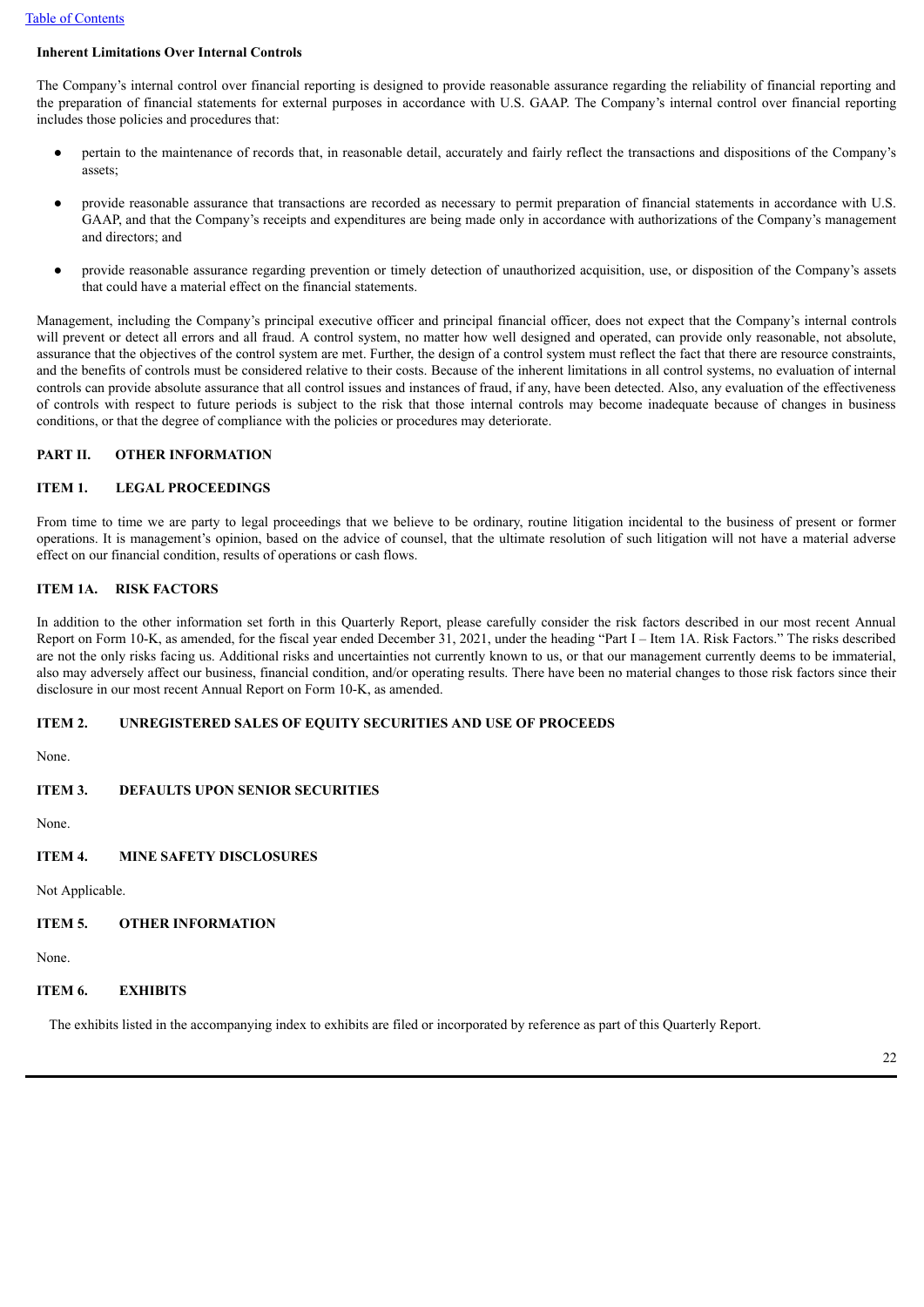# **INDEX TO EXHIBITS**

| <b>Number</b>   | <b>Description</b>                                                                                                                                                                                                                                                                                                                                                                                                                                                                                                                                                                     |
|-----------------|----------------------------------------------------------------------------------------------------------------------------------------------------------------------------------------------------------------------------------------------------------------------------------------------------------------------------------------------------------------------------------------------------------------------------------------------------------------------------------------------------------------------------------------------------------------------------------------|
| 31.1            | Certification of the Principal Executive Officer pursuant to Section 302 of the Sarbanes-Oxley Act of 2002.*                                                                                                                                                                                                                                                                                                                                                                                                                                                                           |
| 31.2            | Certification of the Principal Financial and Accounting Officer pursuant to Section 302 of the Sarbanes-Oxley Act of 2002.*                                                                                                                                                                                                                                                                                                                                                                                                                                                            |
| 32.1            | Certification of the Principal Executive Officer and Principal Financial and Accounting Officer pursuant to U.S.C. Section 1350 as<br>adopted pursuant to Section 906 of the Sarbanes-Oxley Act of 2002.*                                                                                                                                                                                                                                                                                                                                                                              |
| 101             | The following financial statements from the Company's Quarterly Report on Form 10-Q for the quarter ended March 31, 2022,<br>formatted in Inline XBRL: (i) Consolidated Balance Sheets (unaudited), (ii) Consolidated Statements of Operations (unaudited), (iii)<br>Consolidated Statements of Changes in Series A and Series B Convertible Preferred Stock and Stockholders' Equity (unaudited), (iv)<br>Consolidated Statements of Cash Flows (unaudited), and (v) Notes to Consolidated Financial Statements (unaudited), tagged as blocks<br>of text and including detailed tags. |
| 104             | Cover Page Interactive Data File (Embedded within the Inline XBRL and included in Exhibit 101).                                                                                                                                                                                                                                                                                                                                                                                                                                                                                        |
| Filed herewith. |                                                                                                                                                                                                                                                                                                                                                                                                                                                                                                                                                                                        |

23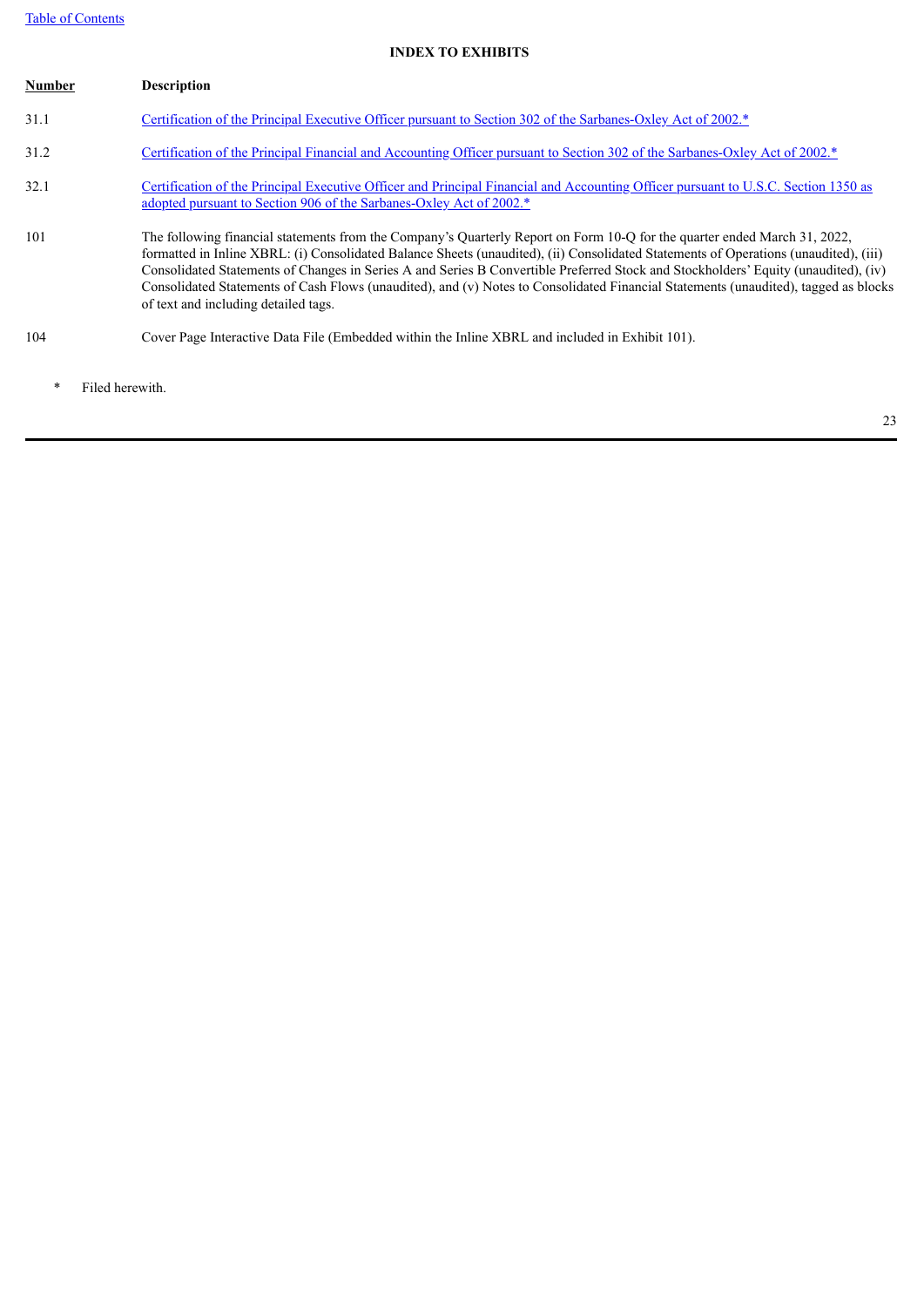## **SIGNATURES**

<span id="page-24-0"></span>Pursuant to the requirements of the Securities Exchange Act of 1934, the registrant has duly caused this report to be signed on its behalf by the undersigned thereunto duly authorized.

# **PLX PHARMA INC.**

Date: May 13, 2022 /s/ Natasha Giordano

By: Natasha Giordano Title: President and Chief Executive Officer (Principal Executive Officer)

/s/ Rita O'Connor

By: Rita O'Connor Title: Chief Financial Officer (Principal Financial and Accounting Officer)

24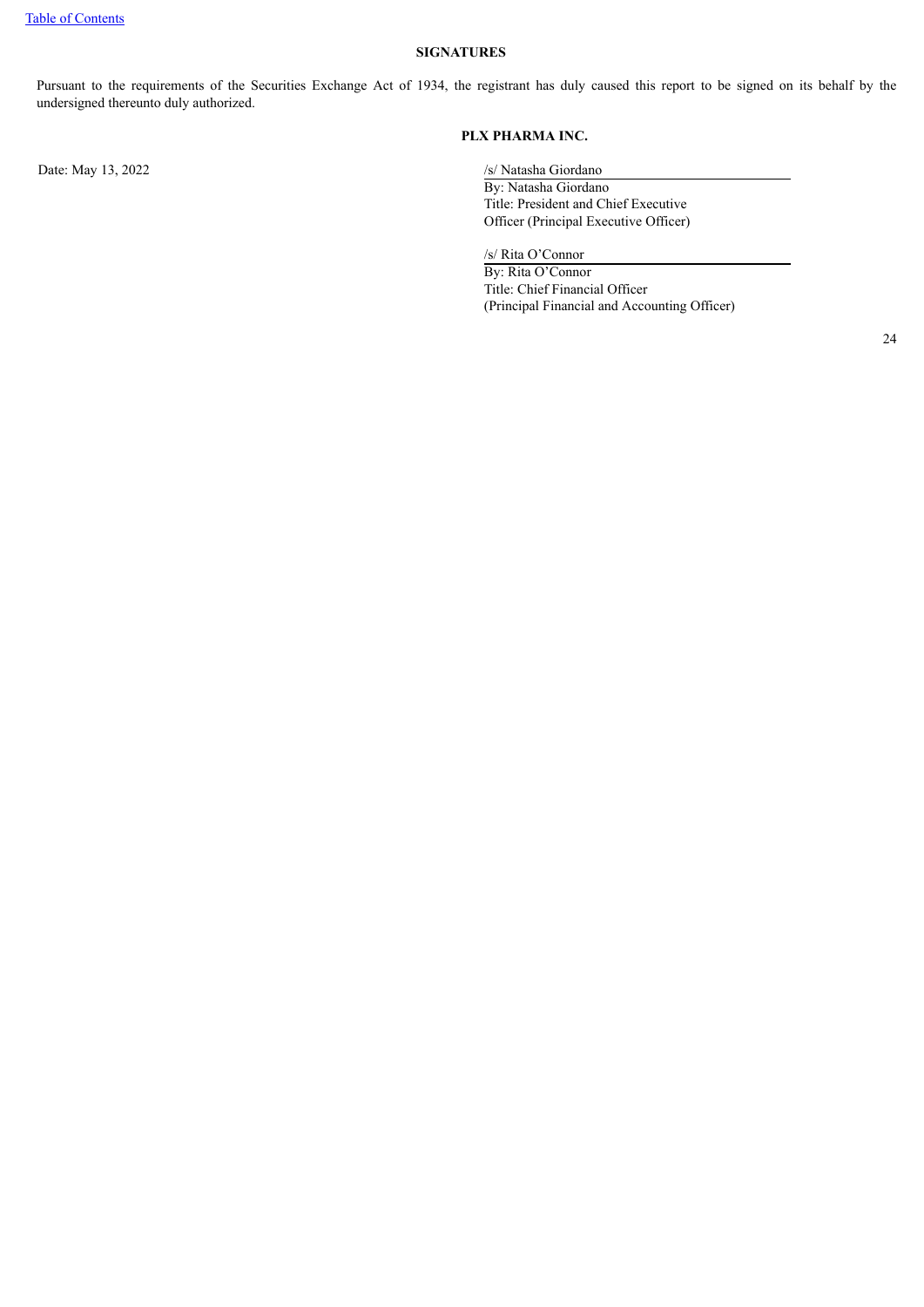## **CERTIFICATION OF CHIEF EXECUTIVE OFFICER PURSUANT TO SECTION 302 OF THE SARBANES-OXLEY ACT OF 2002**

<span id="page-25-0"></span>I, Natasha Giordano, certify that:

- 1. I have reviewed this Quarterly Report on Form 10-Q of PLx Pharma Inc.;
- 2. Based on my knowledge, this report does not contain any untrue statement of a material fact or omit to state a material fact necessary to make the statements made, in light of the circumstances under which such statements were made, not misleading with respect to the period covered by this report;
- 3. Based on my knowledge, the financial statements, and other financial information included in this report, fairly present in all material respects the financial condition, results of operations and cash flows of the registrant as of, and for, the periods presented in this report;
- 4. The registrant's other certifying officer and I are responsible for establishing and maintaining disclosure controls and procedures (as defined in Exchange Act Rules 13a–15(e) and 15d–15(e)) and internal control over financial reporting (as defined in Exchange Act Rules 13a–15(f) and 15d– 15(f)) for the registrant and have:
	- (a) Designed such disclosure controls and procedures, or caused such disclosure controls and procedures to be designed under our supervision, to ensure that material information relating to the registrant, including its consolidated subsidiaries, is made known to us by others within those entities, particularly during the period in which this report is being prepared;
	- (b) Designed such internal control over financial reporting, or caused such internal control over financial reporting to be designed under our supervision, to provide reasonable assurance regarding the reliability of financial reporting and the preparation of financial statements for external purposes in accordance with generally accepted accounting principles;
	- (c) Evaluated the effectiveness of the registrant's disclosure controls and procedures and presented in this report our conclusions about the effectiveness of the disclosure controls and procedures, as of the end of the period covered by this report based on such evaluation; and
	- (d) Disclosed in this report any change in the registrant's internal control over financial reporting that occurred during the registrant's most recent fiscal quarter (the registrant's fourth fiscal quarter in the case of an annual report) that has materially affected, or is reasonably likely to materially affect, the registrant's internal control over financial reporting; and
- 5. The registrant's other certifying officer and I have disclosed, based on our most recent evaluation of internal control over financial reporting, to the registrant's auditors and the audit committee of the registrant's board of directors (or persons performing the equivalent functions):
	- (a) All significant deficiencies and material weaknesses in the design or operation of internal control over financial reporting which are reasonably likely to adversely affect the registrant's ability to record, process, summarize and report financial information; and
	- (b) Any fraud, whether or not material, that involves management or other employees who have a significant role in the registrant's internal control over financial reporting.

Date: May 13, 2022 /s/ Natasha Giordano

Natasha Giordano President and Chief Executive Officer (principal executive officer)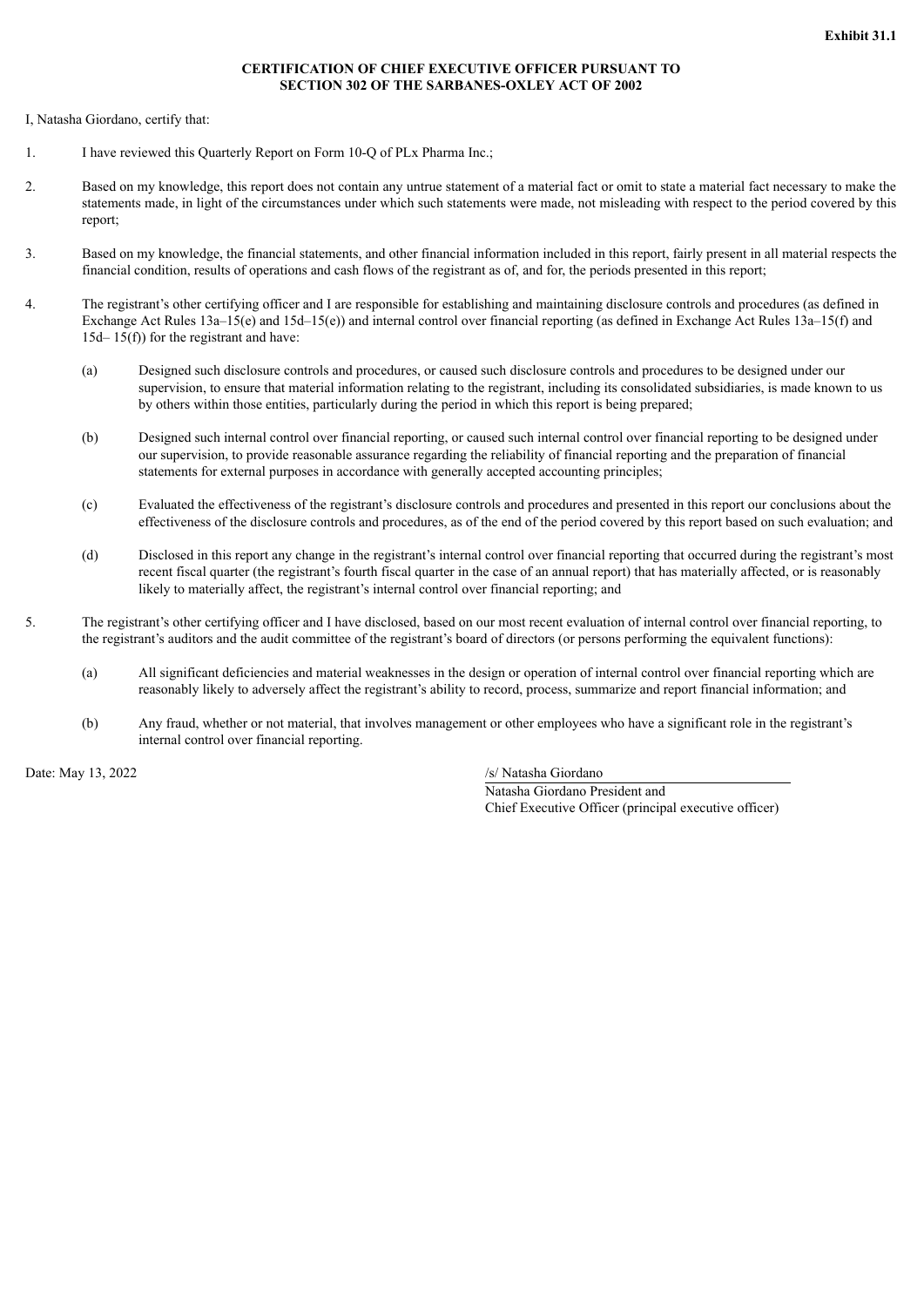## **CERTIFICATION OF CHIEF FINANCIAL OFFICER PURSUANT TO SECTION 302 OF THE SARBANES-OXLEY ACT OF 2002**

<span id="page-26-0"></span>I, Rita O'Connor, certify that:

- 1. I have reviewed this Quarterly Report on Form 10-Q of PLx Pharma Inc.;
- 2. Based on my knowledge, this report does not contain any untrue statement of a material fact or omit to state a material fact necessary to make the statements made, in light of the circumstances under which such statements were made, not misleading with respect to the period covered by this report;
- 3. Based on my knowledge, the financial statements, and other financial information included in this report, fairly present in all material respects the financial condition, results of operations and cash flows of the registrant as of, and for, the periods presented in this report;
- 4. The registrant's other certifying officer and I are responsible for establishing and maintaining disclosure controls and procedures (as defined in Exchange Act Rules 13a–15(e) and 15d–15(e)) and internal control over financial reporting (as defined in Exchange Act Rules 13a–15(f) and 15d–15(f)) for the registrant and have:
	- (a) Designed such disclosure controls and procedures, or caused such disclosure controls and procedures to be designed under our supervision, to ensure that material information relating to the registrant, including its consolidated subsidiaries, is made known to us by others within those entities, particularly during the period in which this report is being prepared;
	- (b) Designed such internal control over financial reporting, or caused such internal control over financial reporting to be designed under our supervision, to provide reasonable assurance regarding the reliability of financial reporting and the preparation of financial statements for external purposes in accordance with generally accepted accounting principles;
	- (c) Evaluated the effectiveness of the registrant's disclosure controls and procedures and presented in this report our conclusions about the effectiveness of the disclosure controls and procedures, as of the end of the period covered by this report based on such evaluation; and
	- (d) Disclosed in this report any change in the registrant's internal control over financial reporting that occurred during the registrant's most recent fiscal quarter (the registrant's fourth fiscal quarter in the case of an annual report) that has materially affected, or is reasonably likely to materially affect, the registrant's internal control over financial reporting; and
- 5. The registrant's other certifying officer and I have disclosed, based on our most recent evaluation of internal control over financial reporting, to the registrant's auditors and the audit committee of the registrant's board of directors (or persons performing the equivalent functions):
	- (a) All significant deficiencies and material weaknesses in the design or operation of internal control over financial reporting which are reasonably likely to adversely affect the registrant's ability to record, process, summarize and report financial information; and
	- (b) Any fraud, whether or not material, that involves management or other employees who have a significant role in the registrant's internal control over financial reporting.

Date: May 13, 2022 /s/ Rita O'Connor

Rita O'Connor Chief Financial Officer (principal financial officer)